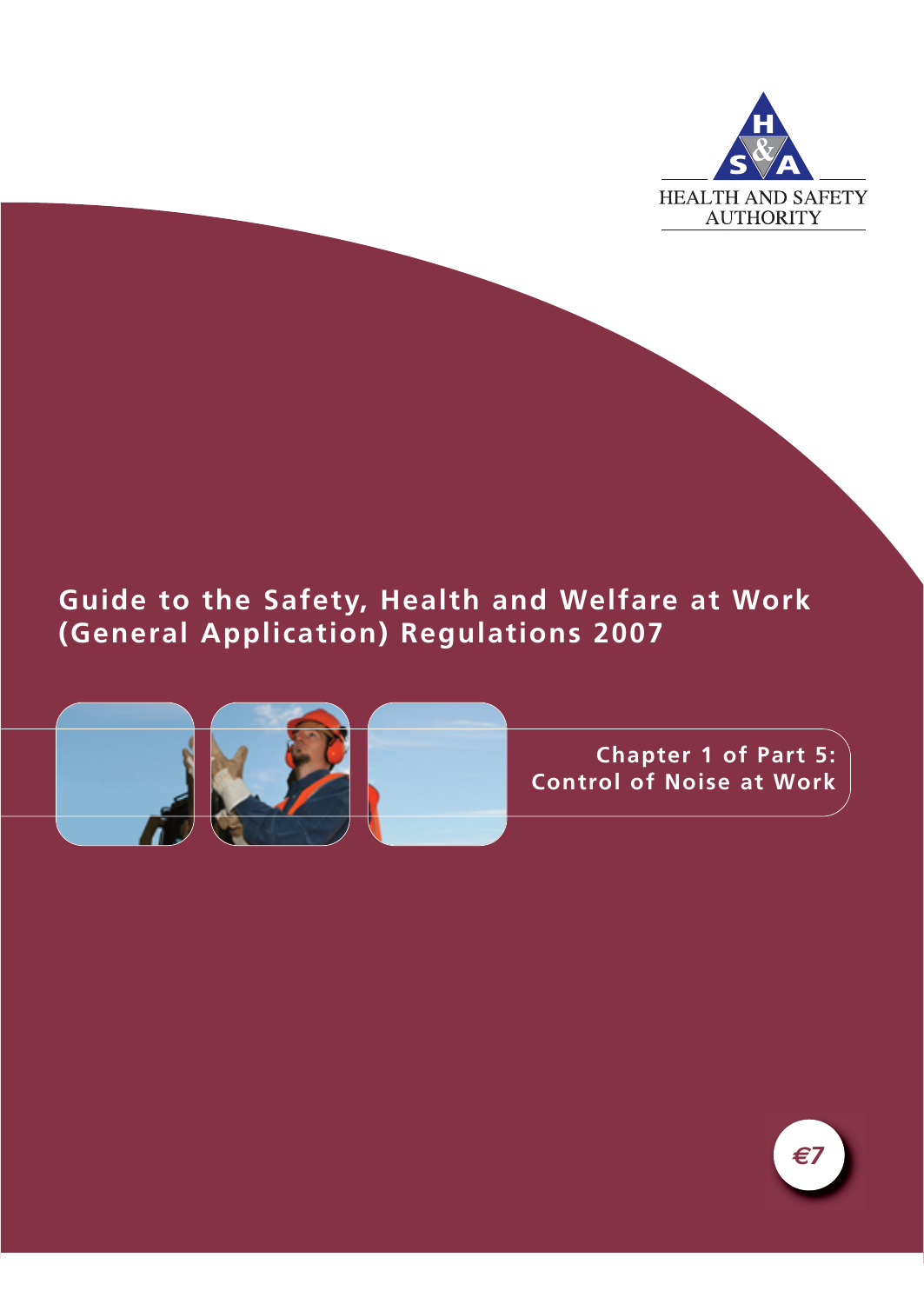# **Guide to the Safety, Health and Welfare at Work (General Application) Regulations 2007**

**Chapter 1 of Part 5: Control of Noise at Work**

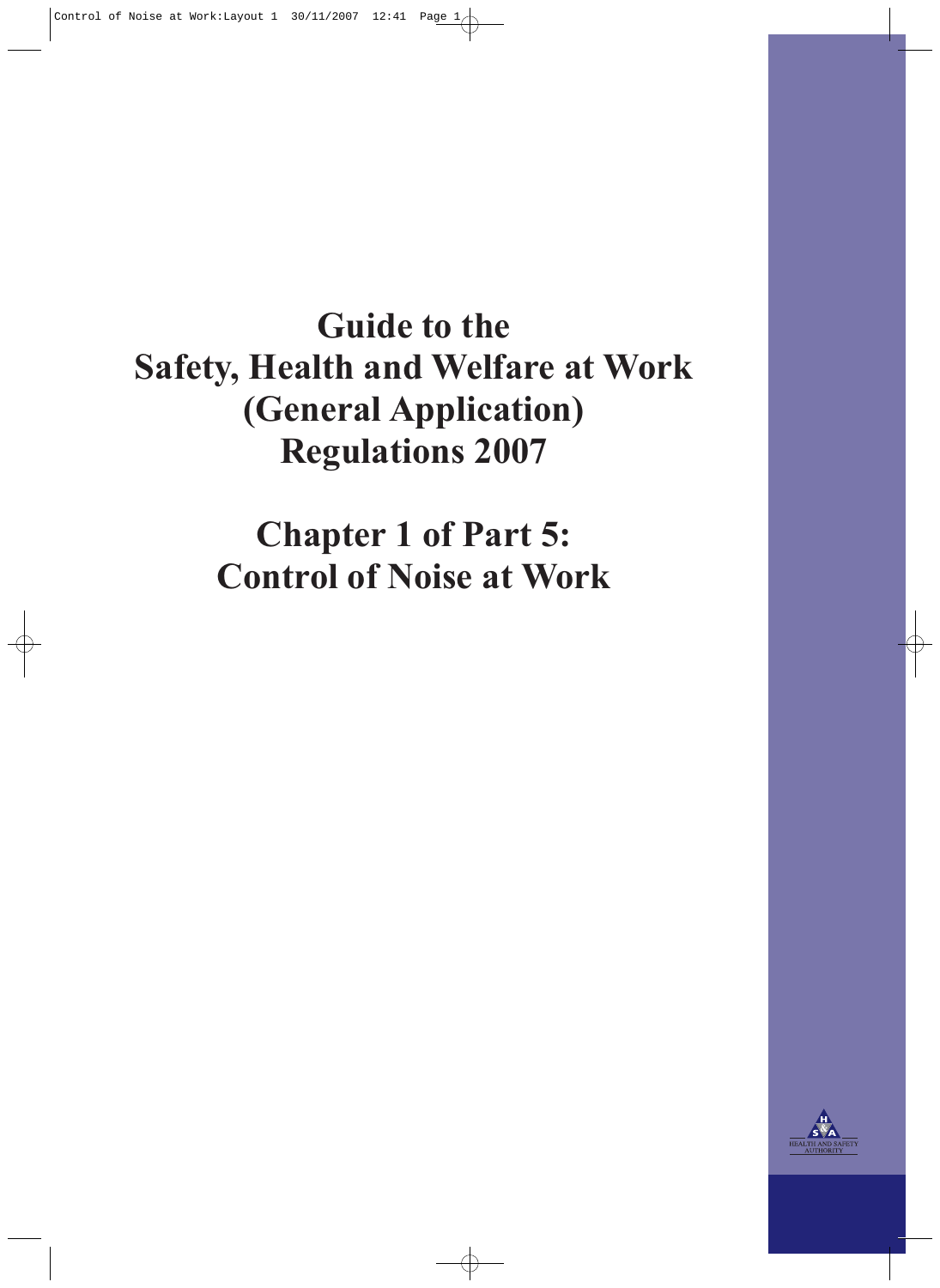Published in December 2007 by the Health and Safety Authority, The Metropolitan Building, James Joyce Street, Dublin 1. ©All rights reserved. No part of this publication may be reproduced, stored in a retrieval system, or transmitted in any form or by any means, electronic, mechanical, photocopying, recording or otherwise, without the prior permission of the Health and Safety Authority.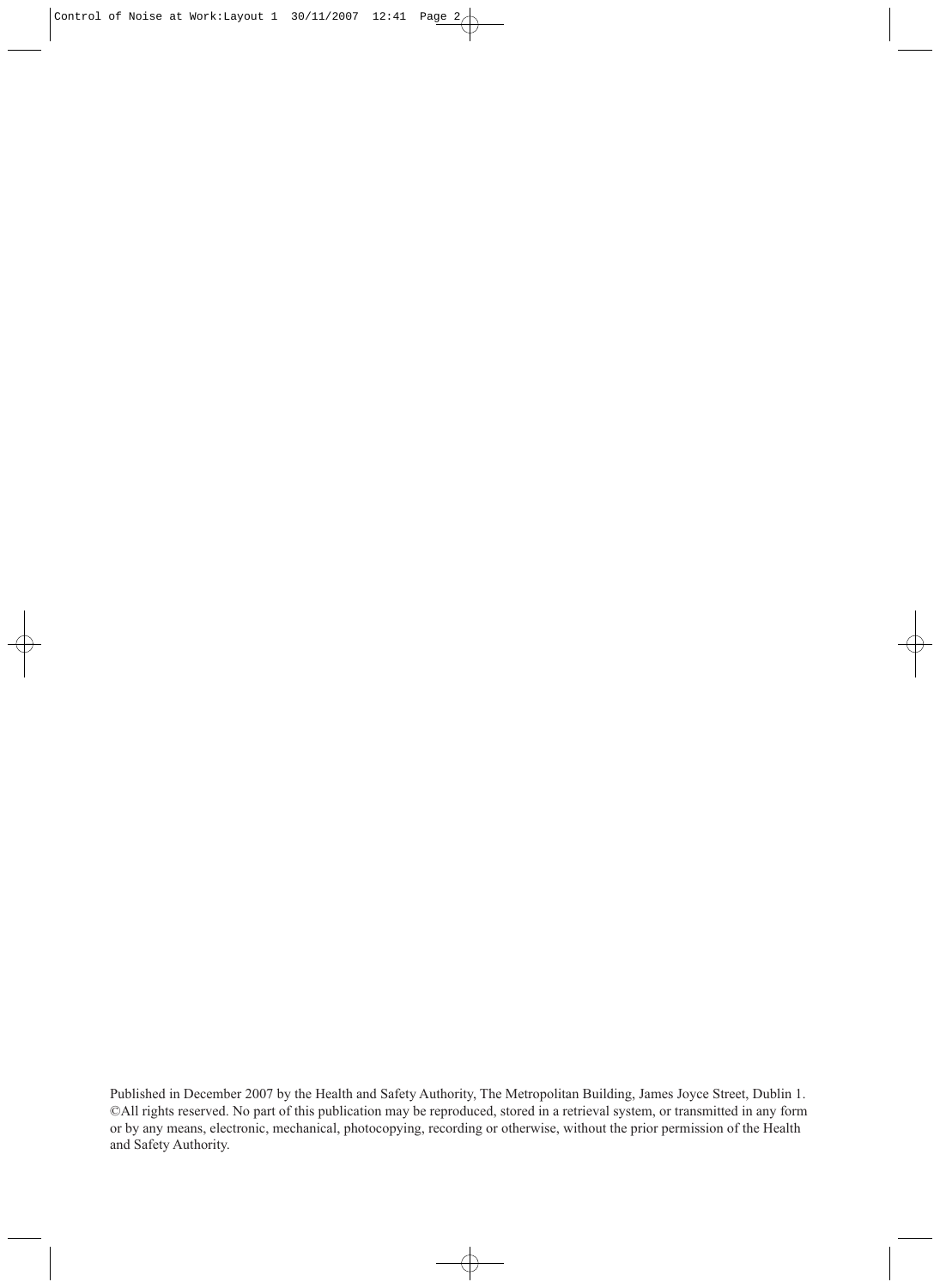## **Contents**

| Introduction                                                                                 | 5              |
|----------------------------------------------------------------------------------------------|----------------|
| General Background Information                                                               | 6              |
| The impact of noise at work                                                                  | 6              |
| Who is at risk?                                                                              | $\overline{7}$ |
| Regulation 120: Interpretation                                                               | 8              |
| Regulation 121: Application                                                                  | 8              |
| Regulation 122: Transitional periods                                                         | 8              |
| Regulation 123: Exposure limit values and exposure action values                             | 8              |
| Regulation 124: Determination and assessment of risks above a lower<br>exposure Action Value | 10             |
| Regulation 125: Provisions aimed at avoiding or reducing exposure                            | 12             |
| Regulation 126: Application of upper exposure action values                                  | 13             |
| Regulation 127: Prevention of exposure above noise level of 85 $dB(A)$                       | 14             |
| Regulation 128: Application of exposure limit value                                          | 14             |
| Regulation 129: Personal protection                                                          | 15             |
| Regulation 130: Employee information, training and consultation                              | 16             |
| Regulation 131: Health surveillance, records and effects (as amended)                        | 17             |
| Regulation 132: Exemptions                                                                   | 19             |
| Prevention or Control of risks                                                               | 20             |
| Appendix: Sources of Further Information                                                     | 22             |

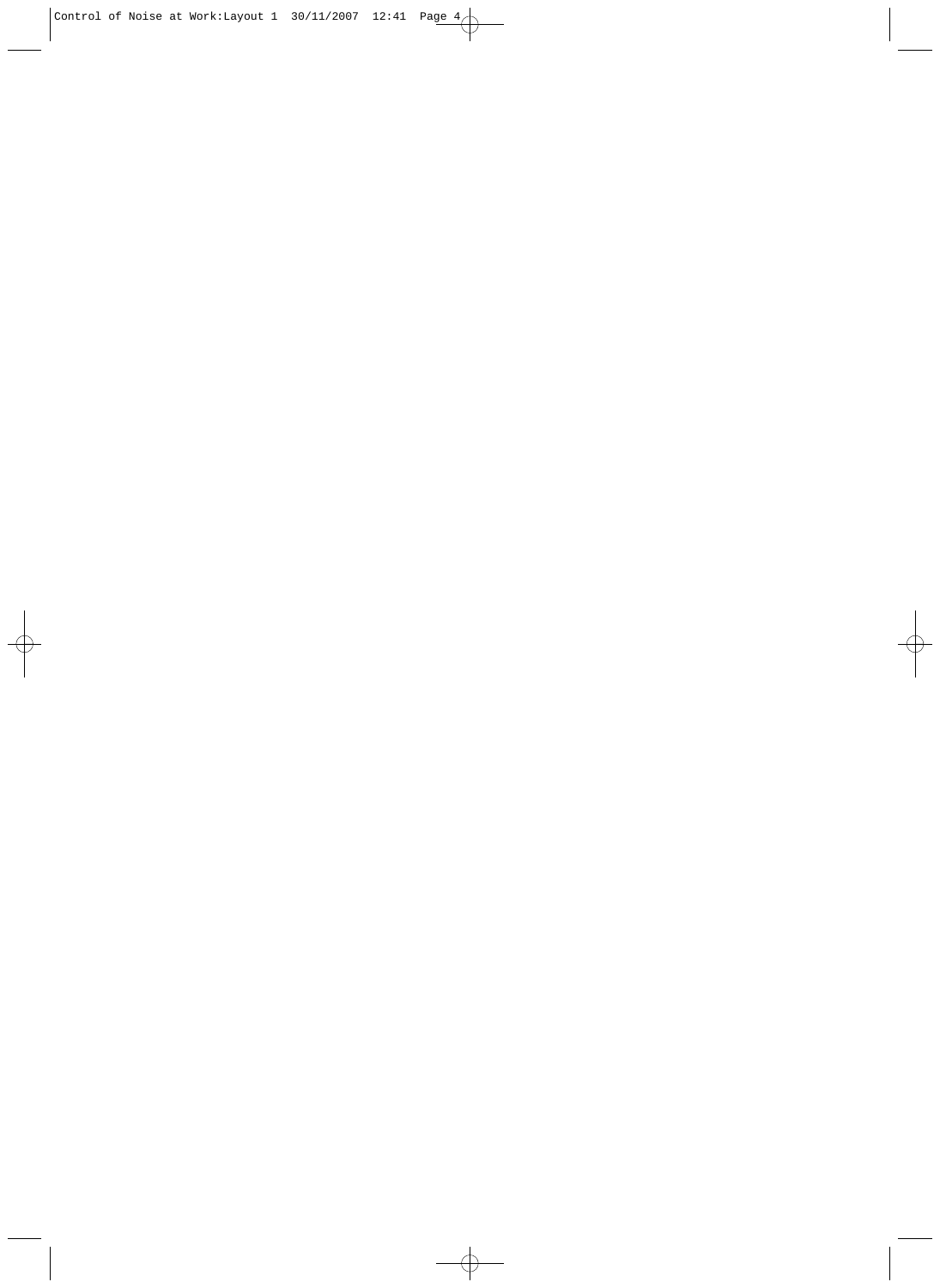## **Guide to Chapter 1 of Part 5 of the General Application Regulations 2007**

#### **Chapter 1 of Part 5: CONTROL OF NOISE AT WORK**

#### **Introduction**

This Guide is aimed at safety and health practitioners, employers, managers, employees, safety representatives and others to give guidance on Chapter 1 of Part 5 of the Safety, Health and Welfare at Work (General Application) Regulations 2007 (S.I. No. 299 of 2007) as amended from 12 November 2007 by the Safety, Health and Welfare at Work (General Application) (Amendment) Regulations 2007 (S.I. No. 732 of 2007) relating to the control of noise at work. The objective of the Guide is to give practical guidance aimed at the prevention of occupational accidents or ill health. *It is not intended as a legal interpretation of the legislation.*

The Regulations re-transpose Directive 2003/10/EC of the European Parliament and of the Council of 6 February 2003 on the minimum health and safety requirements regarding the exposure of workers to the risks arising from physical agents (noise).

In this Guide the text of the Regulations is shown in italics.

The General Application Regulations 2007 are made under the Safety, Health and Welfare at Work Act 2005 (No. 10 of 2005) referred to elsewhere in this Guide as "the Act".

From 1 November 2007, Chapter 1 of Part 5 of the General Application Regulations 2007 as amended replaces the Safety, Health and Welfare at Work (Control of Noise at Work) Regulations 2006 (S.I. No. 371 of 2006), which are revoked from that date.

The Regulations come into effect from 1 November 2007, other than the following exceptions, in accordance with Article 17 of Directive 2003/10/EC:

- Regulation 122 defers the application of the Regulations in the "music and entertainment" sectors until 15 February 2008; the European Communities (Protection of Workers) (Exposure to Noise) Regulations 1990 (S.I. No. 157 of 1990) continue to apply to those sectors until 14 February 2008
- Regulation 122 defers the application of the exposure limit value to personnel on board seagoing vessels (Regulation 128) until 15 February 2011.

In accordance with Article 14 of Directive 2003/10/EC, separate guidelines will be produced by the Health and Safety Authority to provide practical guidance to assist employers and employees in the music and entertainment sectors to whom the Regulations will apply from 15 February 2008.

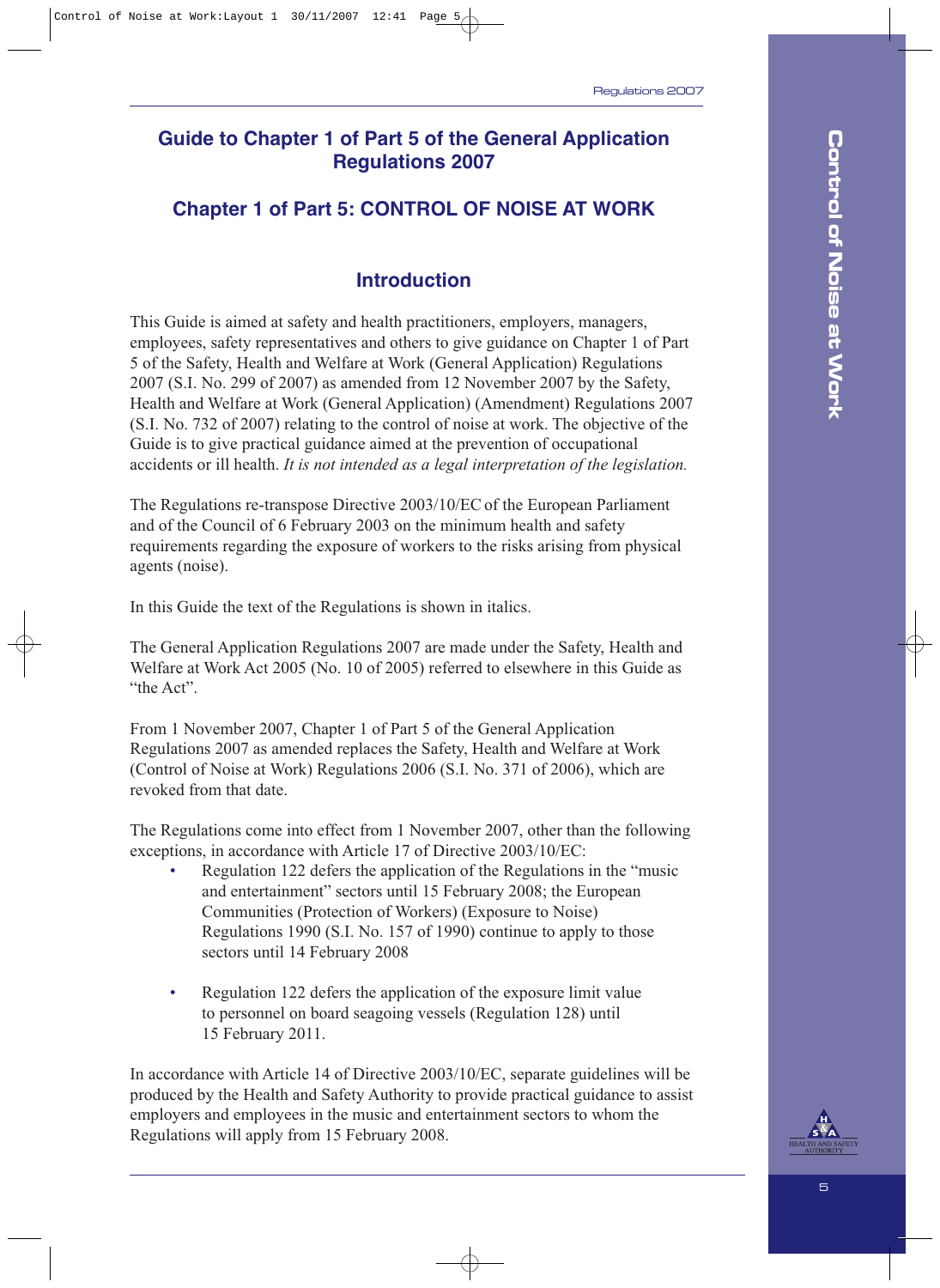#### **General Background Information**

The basic instrument for measuring noise is a sound level meter. A dosemeter (personal sound exposure meter) worn by the employee can also be used. A calibrator to check the meter and a windshield to protect the microphone against air movement and dirt are essential accessories.

Noise is measured in decibels (dB). To address the way the human ear responds to sounds of different frequencies, an A-weighting is commonly applied. The measurements are expressed in dB(A). To measure peak, impact or explosive noises, a C-weighting is applied, which is a wideband frequency weighting, and the measurements are expressed in dB(C).

Noise is a measure of pressure on the ear  $-$  a 3 dB increase in noise represents a doubling of that pressure, so what seems like a small difference in numbers can be quite significant.

#### **The Impact of Noise at Work**

Every day, millions of employees in the European Union are exposed to noise at work and all the risks this can entail. One in five of Europe's workers have to raise their voices to be heard for at least half of the time that they are at work and 7% suffer from work-related hearing difficulties (European Agency for Safety and Health at Work).

While noise is most obviously a problem in industries such as manufacturing and construction, it can also be an issue in a wide range of other working environments, from call centres to schools, orchestra pits, bars etc.

There is good evidence that a risk to hearing from prolonged exposure to noise exists at levels down to 85 dB(A) and a residual risk down to 80 dB(A). Workers who are regularly exposed to noise levels above 85 dB(A) will be at increased risk of damage to their hearing resulting in noise-induced hearing loss. Noise-induced hearing loss is the most common reported occupational disease in the EU.

Effects on hearing can be temporary or permanent. Temporary deafness is often experienced after leaving a noisy place. Although hearing recovers within a few hours, temporary deafness should not be ignored as it is a sign that continued or regular exposure to such noise could cause permanent damage.

Hearing loss is usually gradual due to prolonged exposure to noise. It may only be when damage caused by noise over the years combines with normal hearing loss due to ageing that people realise how deaf they have become. Hearing damage can also be immediate – caused by sudden extremely loud noises, e.g. from electric arcs, foundry fettling machines, guns or cartridge-operated machines – though this is not common. Noise-induced hearing loss is permanent and incurable and can affect anybody.

Exposure to noise may also cause tinnitus, which is a sensation of noises in the ears such as ringing or buzzing. This may occur in combination with hearing loss.

These conditions are entirely preventable if:

- Manufacturers design machinery to operate more quietly
- Employers introduce controls to reduce exposure to noise at source
- Where noise cannot be adequately controlled at source, employers provide suitable hearing protection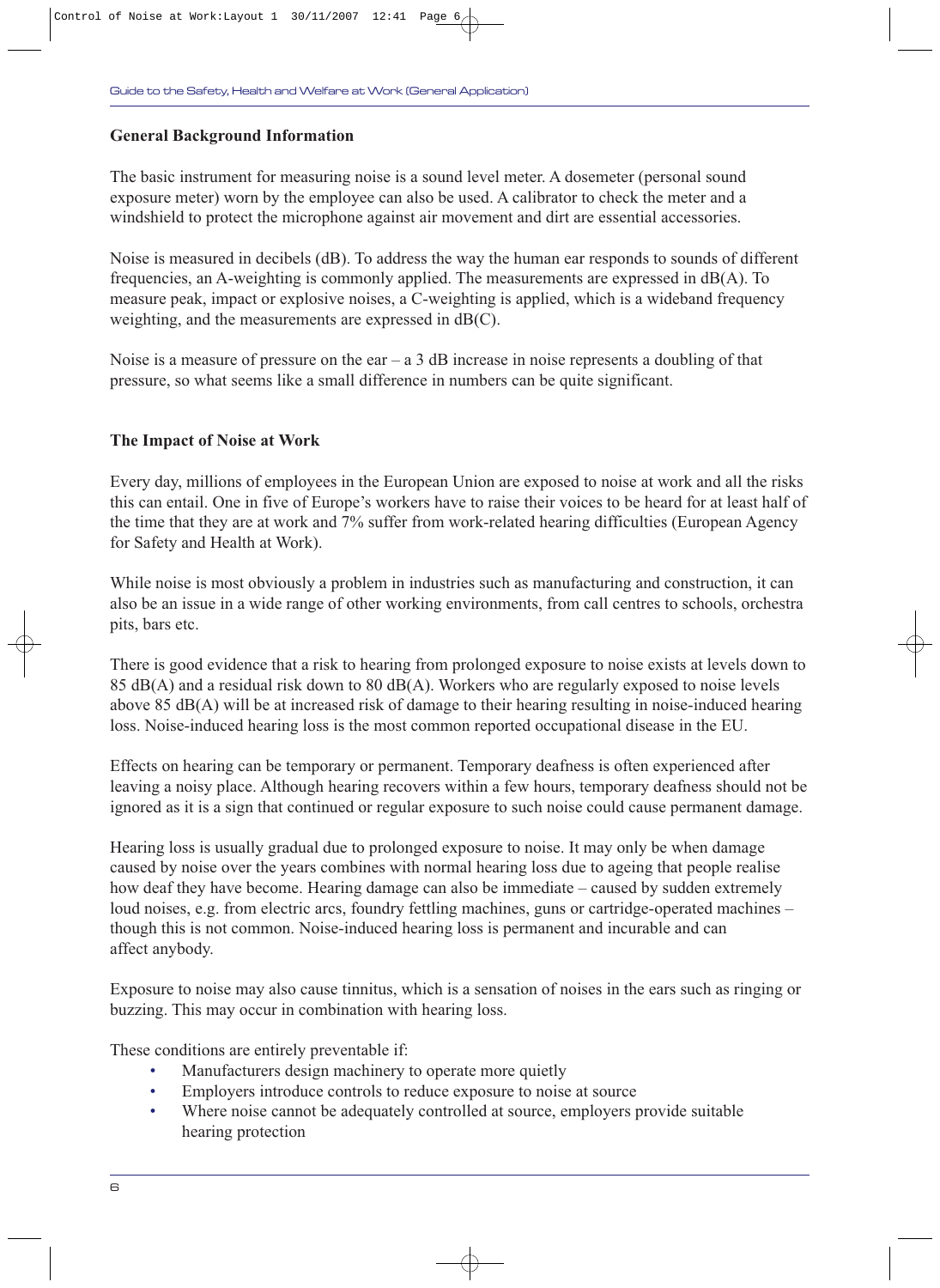- Employees make use of any protective measures supplied
- Employees control their exposure to noise outside of work.

#### **Who Is At Risk?**

Anyone who is exposed to noise is potentially at risk. The higher the noise level and the longer you are exposed to it, the more risk you have of suffering ill effects from noise. As a rule of thumb you may be at risk if:

- You have to shout to be clearly heard by someone two metres away
- Your ears are still ringing after leaving the workplace
- The noise is intrusive e.g. a vacuum cleaner or a crowded restaurant for most of the day
- You work in a noisy industry, e.g. construction, woodworking, canning or bottling
- There are noises due to impacts such as those caused by hammering, impact tools and cartridge-operated tools.

Some examples of typical noise levels are:

Quiet library: 30 db Conversation: 60 db Classroom: 70 db Tractor cab: 80 db Power drill: 90 db Night club: 100 db.

An exposure to 97 dB for fifteen minutes is equivalent to a daily noise exposure level of 80 dB.

An exposure to 86 dB for two hours is equivalent to a daily noise exposure level of 80 dB.

An exposure to 78 dB for twelve hours is equivalent to a daily noise level of 80 dB.

In manufacturing and mining, 40% of employees experience significant noise levels for more than half of their working time. For construction, the proportion is 35% and in many other sectors, including agriculture, transport and communications, the figure is 20% (European Agency for Safety and Health at Work).

Noise is also recognised as a problem in service sectors such as education, healthcare, bars and restaurants.

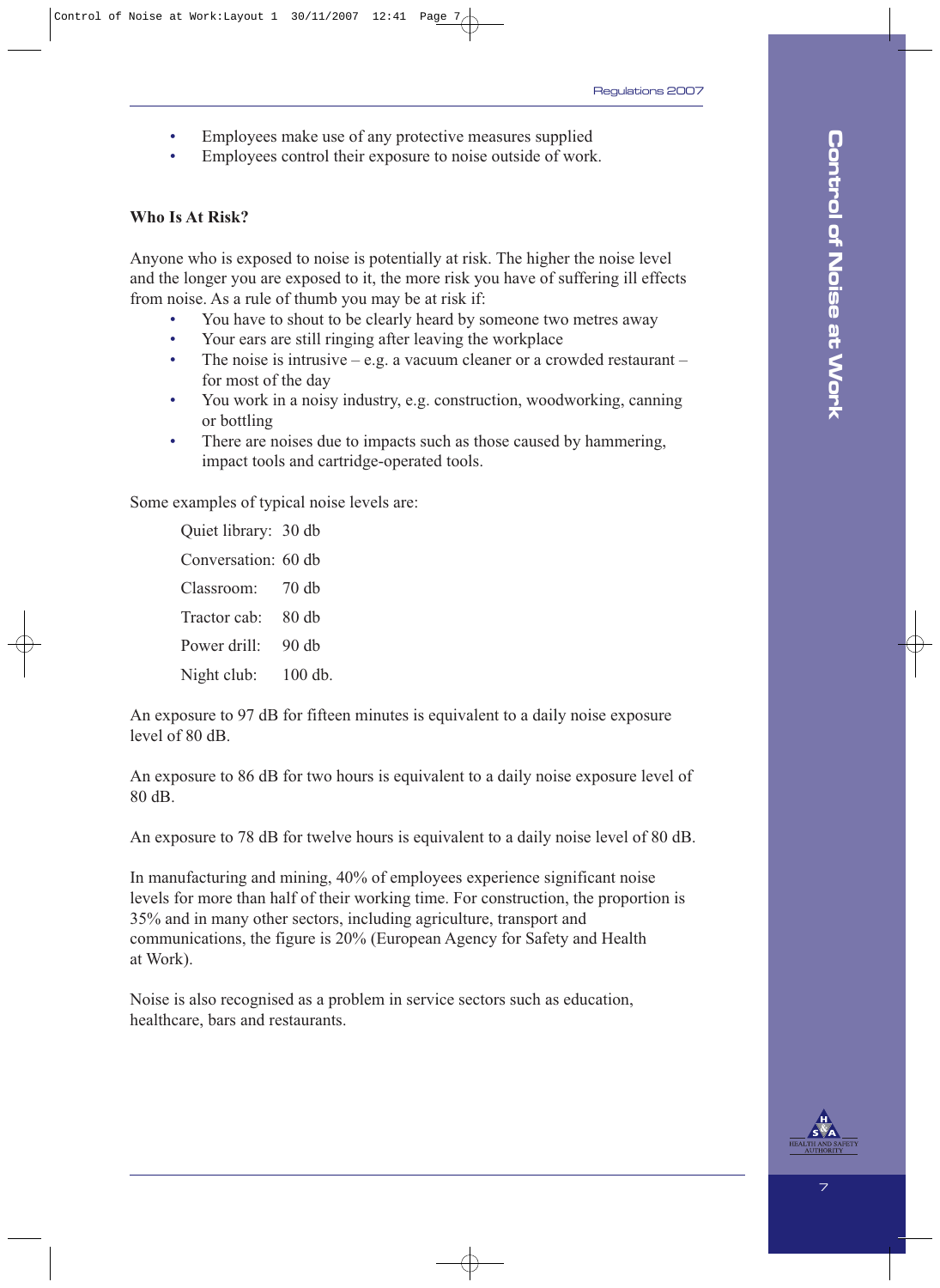#### **Regulation 120: Interpretation**

*120. In this Chapter:*

*"daily noise exposure level* (L<sub>EX, 8h</sub>) (dB)(A) re: 20 μPa)" means the time-weighted average of *the noise exposure level for a nominal eight-hour working day as defined by international standard ISO 1999: 1990, point 3.6, covering all noises present at work, including impulsive noise;* 

*"exposure action values" mean for any employee the level of daily noise exposure or peak pressure level which, if exceeded, requires specified action to be taken to reduce risk;*

*"exposure limit value" means for any employee, the level of daily noise exposure or peak sound pressure which must not be exceeded;*

*"noise" means any audible sound;*

*"peak sound pressure (ppeak)" means the maximum value of the "C"-frequency weighted instantaneous noise pressure;*

*"weekly noise exposure level* ( $L_{EX, 8h}$ )" means the time-weighted average of the daily noise *exposure levels for a nominal week of five eight-hour working days as defined by international standard ISO 1999: 1990, point 3.6 (note 2).*

#### **Regulation 121: Application**

*121. This Chapter, subject to Regulation 122, applies to activities in which employees are or are likely to be exposed to risks to their safety and health arising from exposure to noise during their work and, in particular, the risk to hearing.*

#### **Regulation 122: Transitional periods**

- *122. (1) In the case of employees on board seagoing vessels, Regulation 128 does not apply until 15 February 2011.*
	- *(2) Taking account of Regulation 3(1)(z) and (2), this Chapter does not apply to the music and entertainment sectors until 15 February 2008.*

Regulations 120 (Interpretation), 121 (Application) and 122 (Transitional periods) are self-explanatory.

#### **Regulation 123: Exposure limit values and exposure action values**

- *123 (1) For the purposes of this Chapter, the exposure limit values and exposure action values in respect of the daily noise exposure levels and peak sound pressure are as follows:*
	- *(a) exposure limit values—*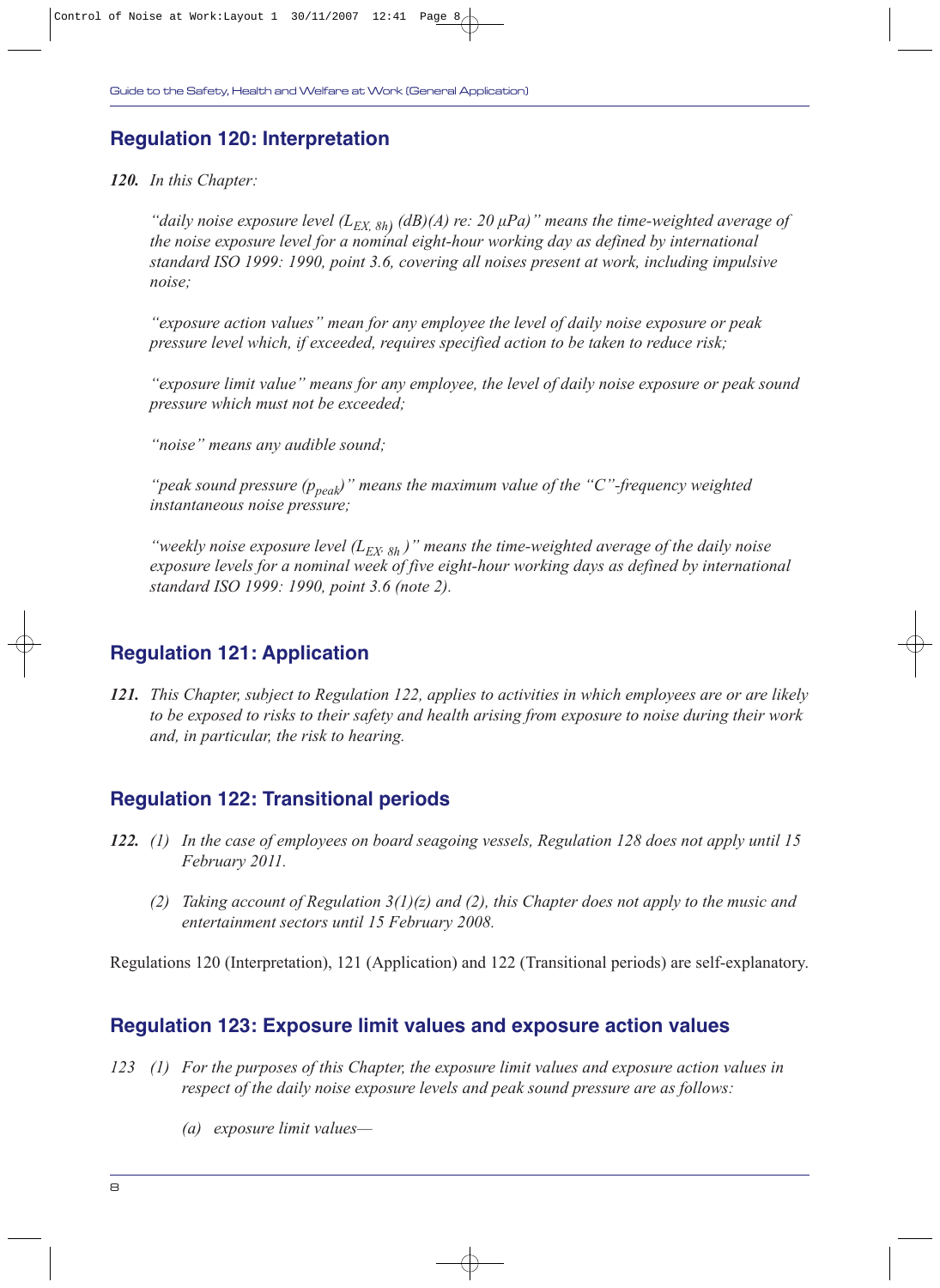$L_{EX,8h}$  = 87 dB(A) and  $p_{peak}$  = 140dB(C) in relation to 20  $\mu$ Pa;

- *(b) upper exposure action values—*  $L_{EX,8h}$  = 85 dB(A) and  $p_{peak}$  = 137dB(C) in relation to 20  $\mu$ Pa;
- *(c) lower exposure action values—*  $L_{EX,8h}$  = 80 dB(A) and  $p_{peak}$  = 135dB(C) in relation to 20  $\mu$ Pa.
- *(2) An employer, when applying the exposure limit values referred to in paragraph (1)(a) in determining an employee's effective exposure, shall take account of the attenuation provided by individual hearing protectors worn by the employee.*
- *(3) The exposure action values referred to in paragraphs (1)(b) and (c) apply irrespective of the attenuating effect of any such hearing protectors as referred to in paragraph (2).*
- *(4) For activities where the daily noise exposure varies markedly from one working day to the next, an employer, for the purposes of applying the exposure limit values and the exposure action values, may use the weekly noise exposure level in place of the daily noise exposure level to assess the levels of noise to which the employer's employees are exposed, provided that—*
	- *(a) the weekly noise exposure level as shown by adequate monitoring does not exceed the exposure limit value of 87db(A), and*
	- *(b) appropriate measures are taken in order to reduce the risk associated with these activities to a minimum.*

The exposure **limit** value means the level of daily exposure or peak sound pressure which must not be exceeded for any worker. The exposure limit values are  $L_{EX, Sh}$ = 87 dB (A) and  $P_{\text{peak}}$  = 140 dB(C) in relation to 20  $\mu$ Pa.

The exposure **action** value means the level of daily noise exposure or peak pressure for any worker which, if exceeded, requires specified action to be taken to reduce risk. The upper exposure action values are  $L_{\text{EX,}8h} = 85 \text{ dB}(A)$  and  $P_{\text{peak}} = 137$ dB(C) in relation to 20 µPa. The lower exposure action values are  $L_{EX,8h} = 80$  $dB(A)$  and  $P_{peak} = 135$  dB(C) in relation to 20 µPa.

When applying the exposure limit values, the determination of an employee's effective exposure must take account of the attenuation provided by individual hearing protectors worn by the worker. It should be noted that the exposure action values shall not take account of the effect of any such protectors.

The attenuation provided by individual hearing protectors worn by a worker may be estimated using a number of different methods. The principal three methods for passive hearing protectors are defined by international standard I.S. EN ISO 4869- 2:1996, Acoustics – Hearing Protectors, Part 2: Estimation of Effective A-weighted Sound Pressure Levels when Hearing Protectors are Worn.

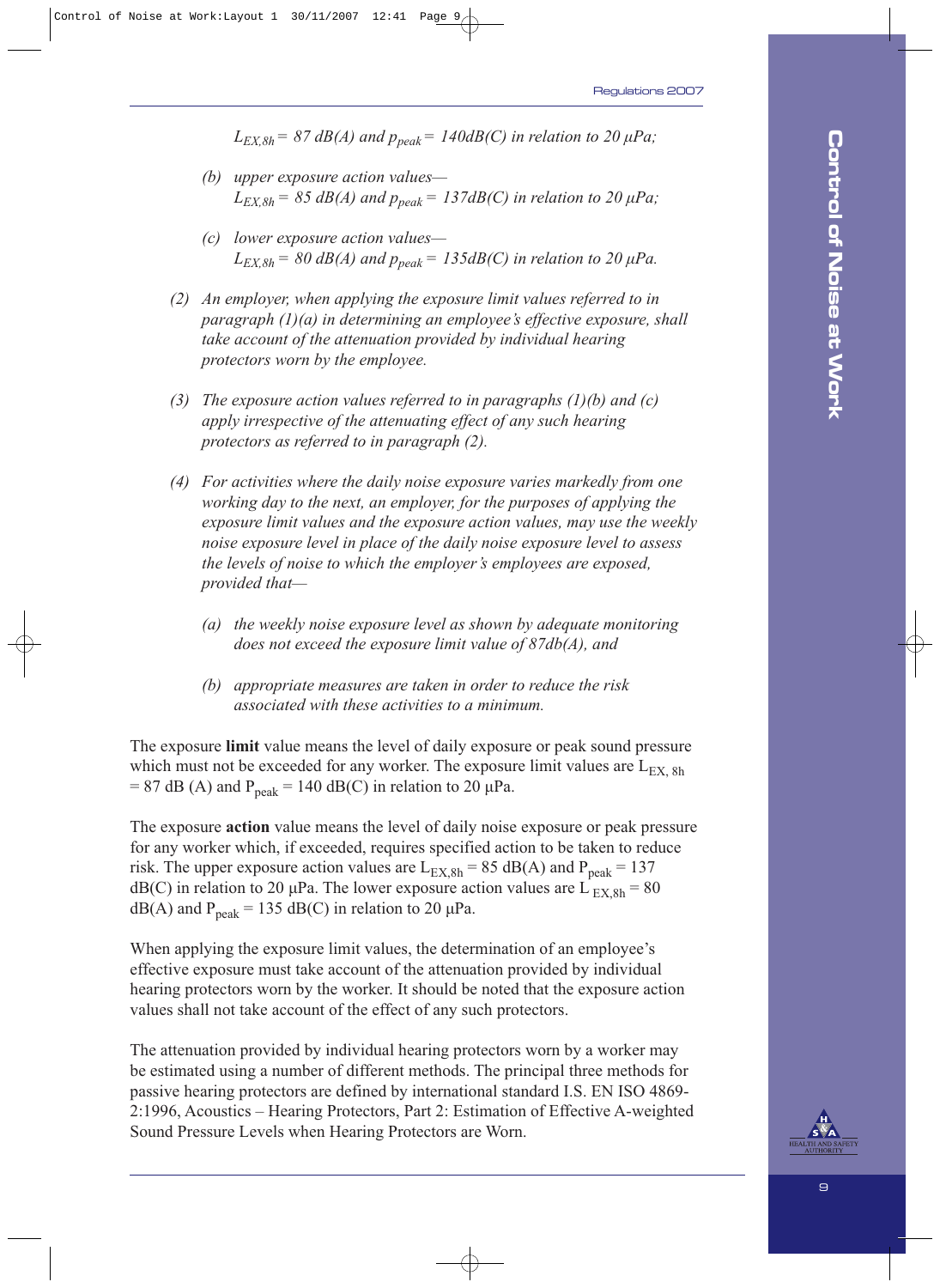Regulation 123(4) allows an employer to calculate exposure over a week rather than over a day in circumstances where the noise exposure varies markedly from day to day. The formula for calculating weekly exposure is as defined by international standard ISO 1999:1990, point 3.6 (note 2).<sup>1</sup>

Use of the weekly exposure calculation might be appropriate in situations where noise exposure varies markedly from day to day, e.g. where employees use noisy power tools on one day in the week but not on others. It is only likely to be appropriate where daily noise exposure on one or two working days in a week is at least 5 dB higher than the other days, or the working week comprises three or fewer days of exposure.

When considering whether to use weekly averaging, it is important to ensure there is no increase in risk to health. It would not, for example, be acceptable to expose workers to very high noise levels on a single day without providing them with hearing protection. There is an overriding requirement to ensure so far as is reasonably practicable that the risk from exposure to noise is eliminated at source or reduced to a minimum (Regulation 125(a)).

#### **Regulation 124: Determination and assessment of risks above a lower exposure action value**

- *124. An employer shall—*
	- *(a) without prejudice to sections 19 and 20 of the Act, where employees are liable to be exposed to noise at work above a lower exposure action value, in consultation with the employer's employees or their representatives, or both, make a suitable and appropriate assessment of the risk arising from such exposure,*
	- *(b) in carrying out the risk assessment referred to in paragraph (a), if necessary, measure the levels of noise to which the employer's employees are exposed,*
	- *(c) be responsible for the assessment referred to in paragraphs (a) and (b) being planned and carried out competently at suitable intervals and for ensuring that any sampling is representative of the daily personal exposure of an employee to noise,*
	- *(d) ensure that the methods and apparatus used in the measurement of noise at work for the purposes of this Chapter are adapted to—*
		- *(i) the prevailing conditions, particularly in the light of the characteristics of the noise to be measured,*
		- *(ii) the length of exposure, ambient factors, and*
		- *(iii) the characteristics of the measuring apparatus, and*

*that it is possible to—*

- *(I) determine the parameters defined in Regulation 120, and*
- *(III) decide, whether in a given case, the values specified in Regulation 123 have been exceeded,*

<sup>&</sup>lt;sup>1</sup> International standard ISO 1999: 1990, point 3.6 (note 2) defines the means for calculating the time-weighted average of the daily noise exposure levels for a nominal week of five eight-hour working days.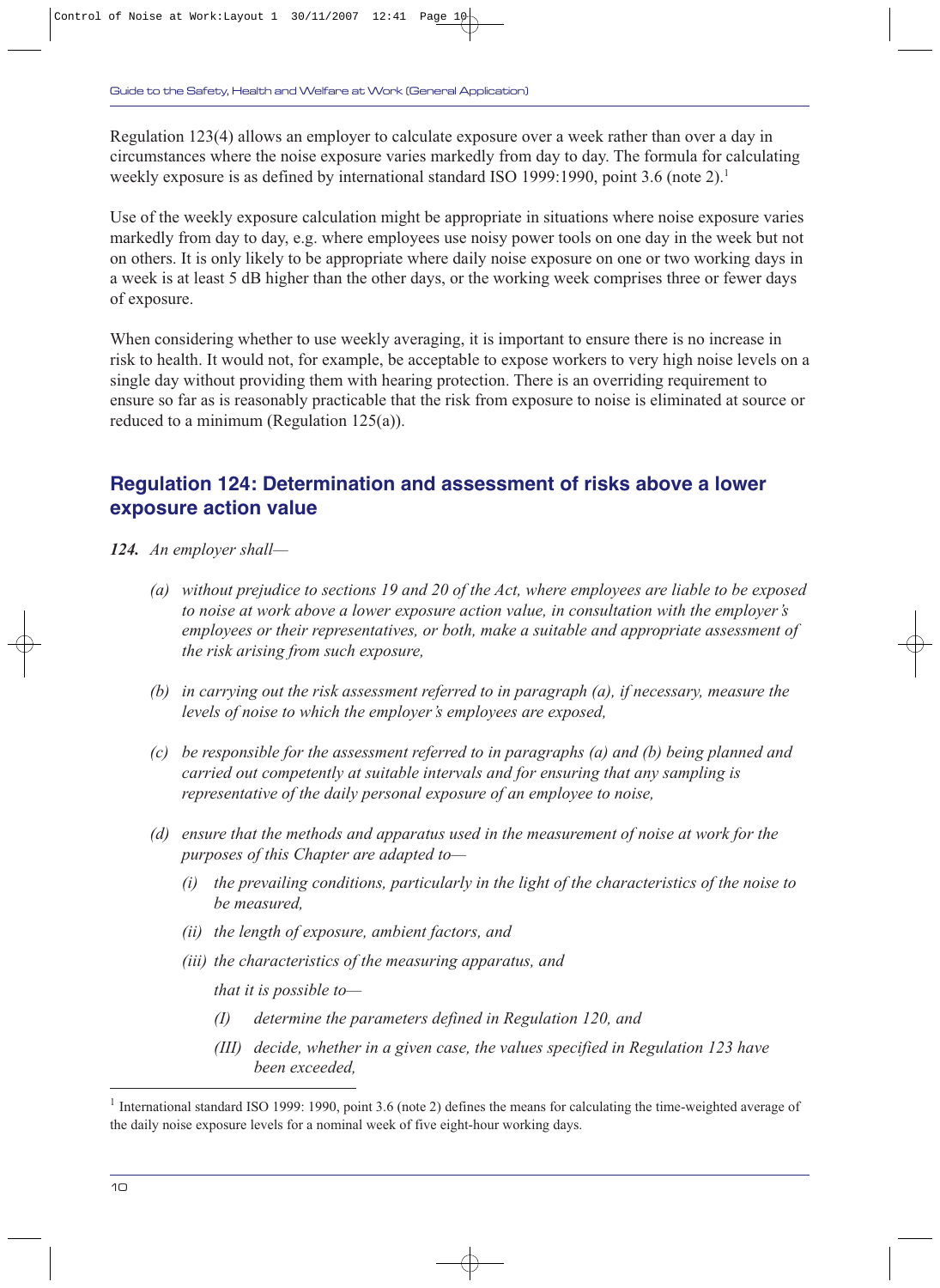- *(e) give particular attention when carrying out a risk assessment under this Regulation to the following—*
	- *(i) the level, type and duration of exposure, including any exposure to impulsive noise,*
	- *(ii) the exposure limit values and the exposure action values specified in Regulation 123,*
	- *(iii) the effects of exposure to noise on employees whose safety or health is at particular risk from such exposure,*
	- *(iv) as far as technically possible, any effects on employees' safety and health resulting from interactions between noise and work-related ototoxic substances, and between noise and vibrations,*
	- *(v) any indirect effects on employees' safety or health resulting from interactions between noise and warning signals or other sounds that need to be observed in order to reduce the risk of accidents,*
	- *(vi) any information on noise emission provided by the manufacturers of work equipment in accordance with section 16 of the Act,*
	- *(vii) the availability of alternative equipment designed to reduce noise emission,*
	- *(viii) the extension of exposure to noise beyond normal working hours under the employer's responsibility,*
	- *(ix) appropriate information obtained from health surveillance including, where possible, published information, and*
	- *(x) the availability of hearing protectors with adequate attenuation characteristics,*
- *(f) without prejudice to section 19(3) of the Act, review a risk assessment undertaken for the purposes of this Chapter where the results of health surveillance undertaken in accordance with Regulation 131 show it to be necessary,*
- *(g) record in the safety statement drawn up pursuant to section 20 of the Act—*
	- *(i) the findings of the risk assessment as soon as it is practicable after it is made, and*
	- *(ii) the steps which he or she has taken to comply with Regulations 125 to 130, and*
- *(h) review the assessment and, if necessary, the measurement referred to in paragraph (b) at suitable intervals and, in particular, where either of the conditions specified in section 19(3) (a) and (b) of the Act are met.*

Employers have a legal duty to protect the safety and health of employees from all noise-related risks at work. If there are reasonable grounds for believing that the exposure exceeds the lower exposure action values, a risk assessment shall be made which may include noise measurements.

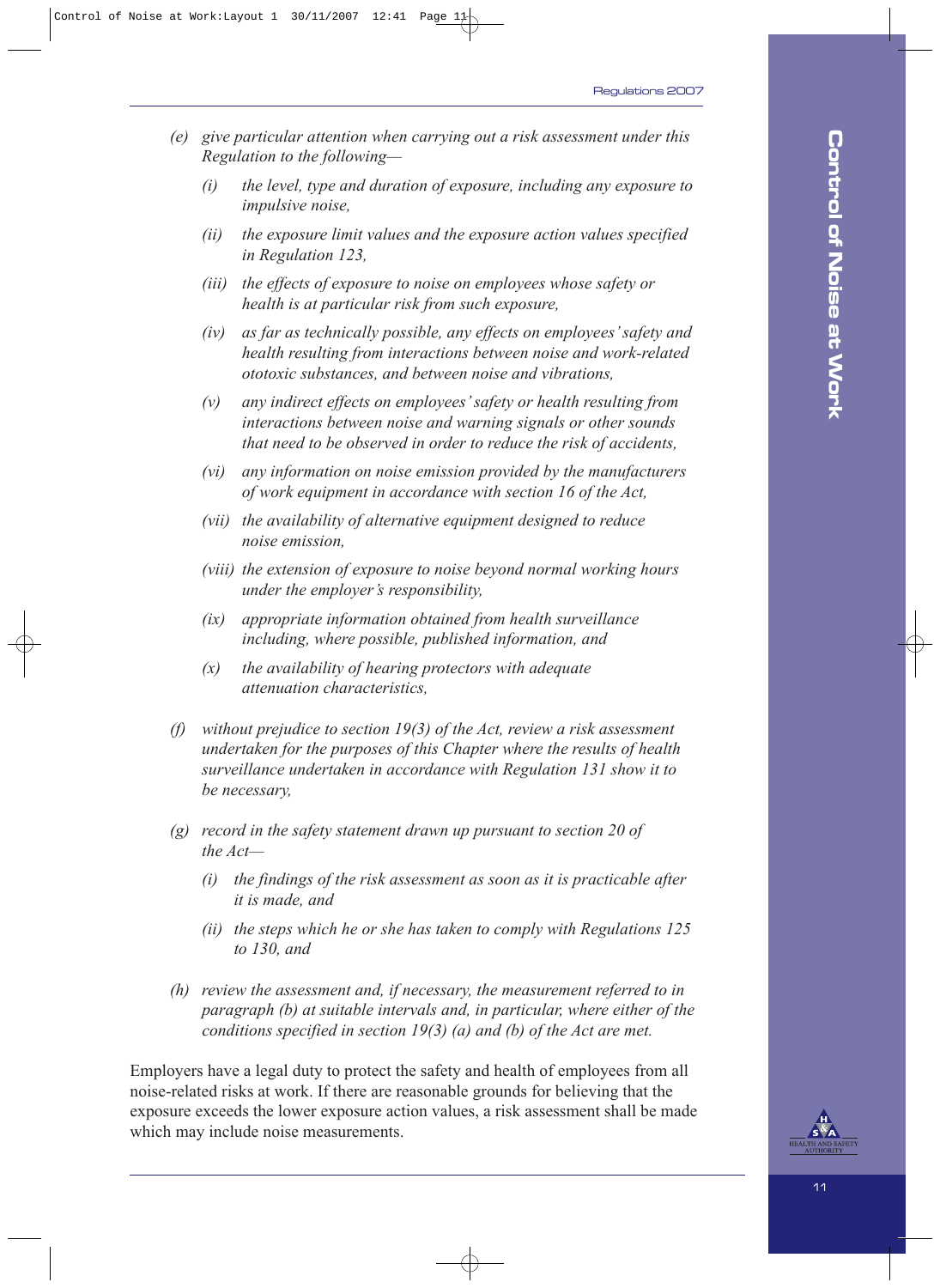The purpose of this risk assessment is to enable the employer to make a valid decision about whether action is necessary to prevent or adequately control exposure of his or her employees to noise at the workplace. A suitable and sufficient noise risk assessment is one which:

- Identifies sources of noise
- Identifies the employees who are exposed above the lower exposure action values
- Contains information on noise exposure derived from measurements where these have been taken (if there are no measurements a brief explanation should be provided)
- Identifies the necessary measures to eliminate the risks or reduce them to a minimum
- Includes such information as is necessary to permit compliance with other duties under the Regulations
- Is based on competent advice as required.

When carrying out the risk assessment, the employer must pay particular attention to:

- The level, type and duration of exposure, including any exposure to impulsive noise
- The exposure limit values and the exposure action values specified in Regulation 123
- Any information on noise emission provided by the manufacturers of the work equipment
- The availability of alternative equipment designed to reduce noise emission
- The availability of modifications or enclosure panels etc. fitted to existing equipment designed to reduce noise emissions
- As far as technically possible, any effects on employees' safety and health resulting from interactions between noise and work-related ototoxic (ear-damaging) substances and between noise and vibrations. Some studies have suggested that there is a link between exposure to hand-transmitted vibration and hearing loss, meaning that workers may be more vulnerable to noise-induced hearing loss if they are exposed to hand-transmitted vibration. Other studies have suggested that some chemicals, particularly solvents, can act in combination with noise to cause further damage to hearing than would be caused by the noise or chemical exposure alone. Where there are likely to be such mixed exposures in a workplace, the employer should note this within the risk assessment and monitor developments on these issues
- The availability of hearing protectors with adequate attenuation characteristics (i.e. personal protective equipment must be appropriate to the task/activity based on a site-specific risk assessment).

The level of exposure to noise may be assessed by:

- Observation of specific work practices
- Reference to relevant information on the probable levels of noise corresponding to any equipment used in the particular working conditions
- If necessary, measurement of the level of noise to which employees are likely to be exposed.

## **Regulation 125: Provisions aimed at avoiding or reducing exposure**

*125. An employer shall—*

*(a) in compliance with the general principles of prevention set out in Schedule 3 to the Act, and in consultation with the employer's employees or representatives, or both, ensure, so far as is reasonably practicable, that the risk arising from exposure of the employer's employees to noise is either eliminated at source or reduced to a minimum,*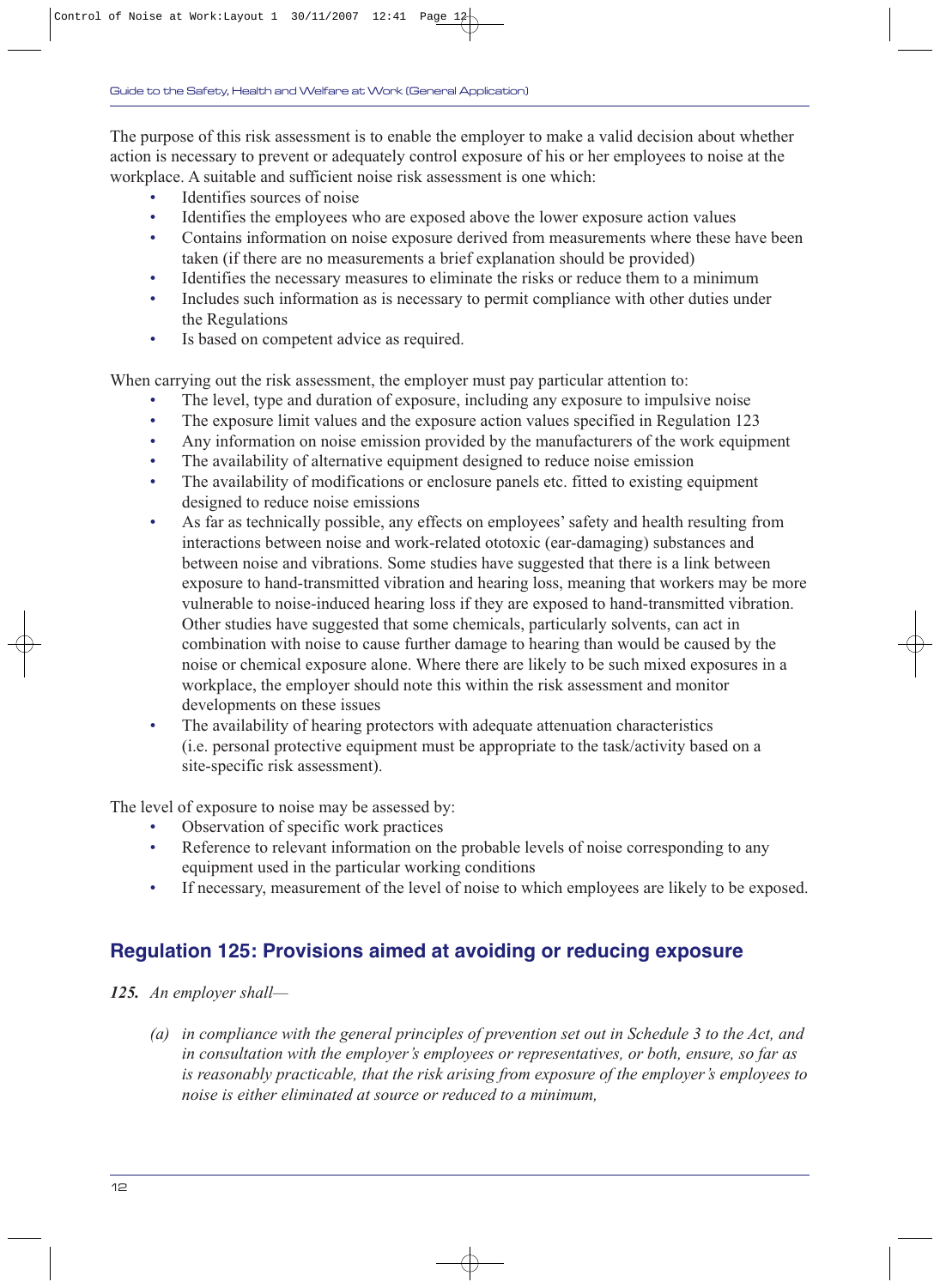- *(b) in complying with paragraph (a), take into account, in particular—*
	- *(i) other methods of work which eliminate or reduce exposure to noise,*
	- *(ii) the choice of appropriate work equipment, taking account of the work to be done, emitting the least possible noise, including the possibility of making available to employees work equipment in compliance with section 16 of the Act with the aim or effect of limiting exposure to noise,*
	- *(iii) the design and layout of places of work and workstations,*
	- *(iv) adequate information and training to instruct employees to use work equipment correctly and safely in order to reduce their exposure to noise to a minimum,*
	- *(v) noise reduction by technical means, such as—*
		- *(I) reducing air-borne noise, for instance by use of shields, enclosures and sound absorbent coverings,*
		- *(II) reducing structure-borne noise, for instance by damping or isolation,*
	- *(vi) appropriate maintenance programmes for work equipment, the place of work, workstations and systems of work, and*
	- *(vii) organisation of work to reduce noise by –*
		- *(I) limiting the duration and intensity of the exposure, and*
		- *(II) arranging appropriate work schedules with adequate rest periods,*
- *(c) where, owing to the nature of the activity, rest facilities are provided, ensure that noise in those facilities is reduced to a level compatible with their purpose and the conditions of use, and*
- *(d) adapt any measure taken in compliance with this Regulation and Regulations 126 and 127, to take account of any employee whose safety or health is at particular risk from exposure to noise.*

#### **Regulation 126: Application of upper exposure action values**

*126. If a risk assessment referred to in Regulation 124 indicates that an upper exposure action value is exceeded, an employer shall establish and implement a programme of technical or organisational measures, or both, designed to reduce exposure to noise, taking into account, in particular, the measures referred to in Regulation 125.*

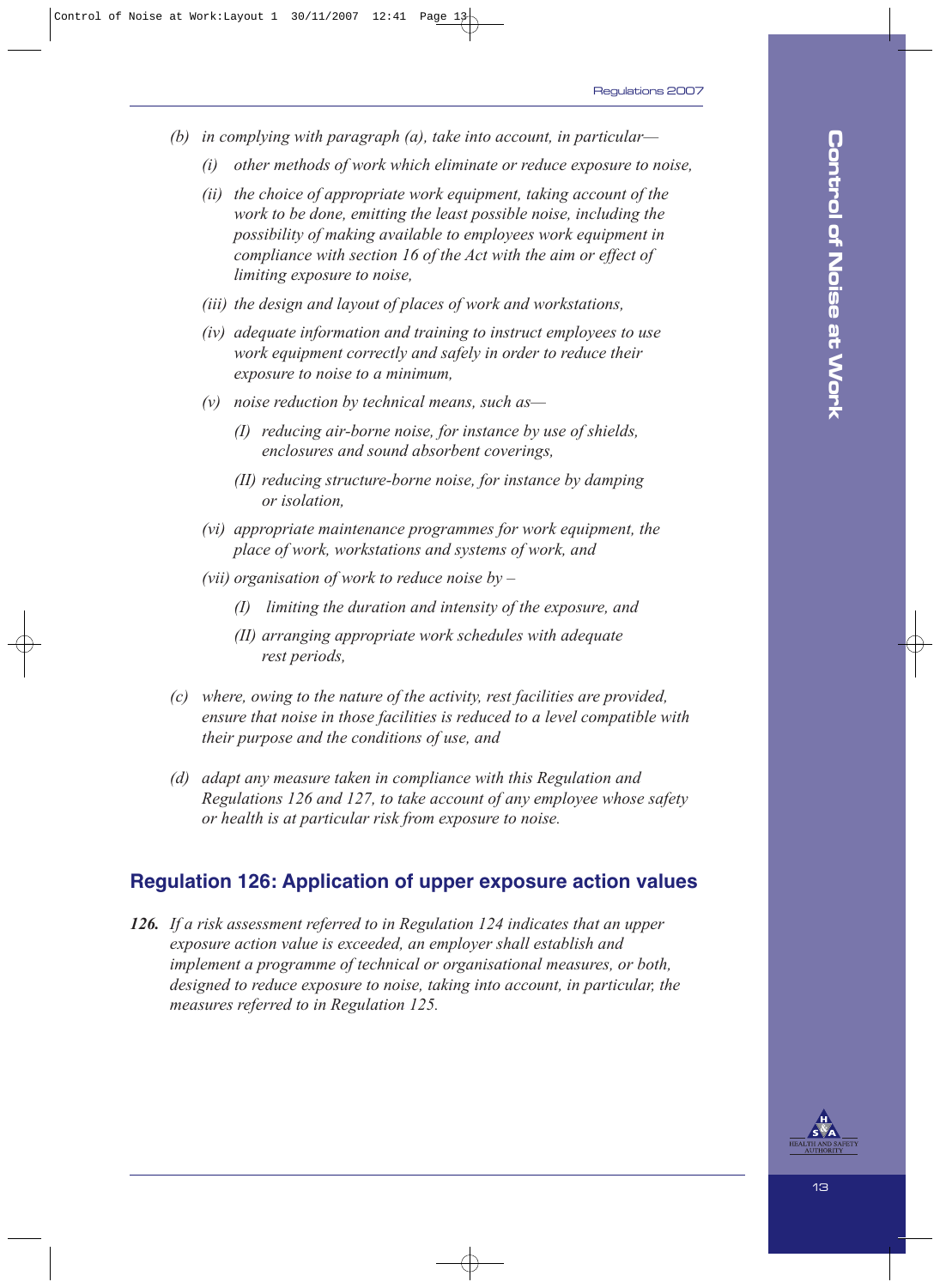#### **Regulation 127: Prevention of exposure above noise level of 85 dB(A)**

- *127. If a risk assessment indicates that there are workstations within the place of work where employees are likely to be exposed to noise above 85dB(A), an employer shall—*
	- *(a) display mandatory warning signs, in accordance with Chapter 1, Part 7, to convey information that—*
		- *(i) the noise levels at those workstations are likely to exceed that upper exposure action value, and*
		- *(ii) hearing protectors are available and must be worn, and*
	- *(b) ensure that the workstations are protected from unauthorised access by barriers or other suitable means that are technically feasible and justified by the risk of exposure.*

#### **Regulation 128: Application of exposure limit value**

- *128. Subject to Regulation 122, an employer shall ensure that—*
	- *(a) the employer's employees are not exposed to noise above the exposure limit value, or*
	- *(b) if, despite the measures taken to comply with this Chapter, exposure above the exposure limit value is detected—*
		- *(i) immediate action is taken to reduce exposure to noise to below the exposure limit value,*
		- *(ii) the reasons for that limit being exceeded are identified, and*
		- *(iii) the organisational and technical measures taken in accordance with Regulation 125 are amended to prevent the exposure limit value being exceeded again.*

If any worker is likely to be at risk from noise, the employer must establish and implement a programme of technical and organisational measures to reduce exposure. In this respect the employer must take into account, in particular:

- Other working methods which eliminate or reduce exposure to noise
- Choice of appropriate work equipment emitting the least possible noise, taking account of the work to be done
- Design and layout of workplaces, work stations and rest facilities
- Suitable and sufficient information and training for employees, such that work equipment may be used correctly, in order to minimise their exposure to noise
- Reduction of noise by technical means including, in the case of airborne noise, the use of shields, enclosures and sound-absorbent coverings; and in the case of structure-borne noise, by damping and isolation
- Appropriate maintenance programmes for work equipment, the workplace and workplace systems
- Limitation of the duration and intensity of exposure to noise
- Appropriate work schedules with adequate rest periods (whereby there is a rest or break from that particular noisy task or work activity).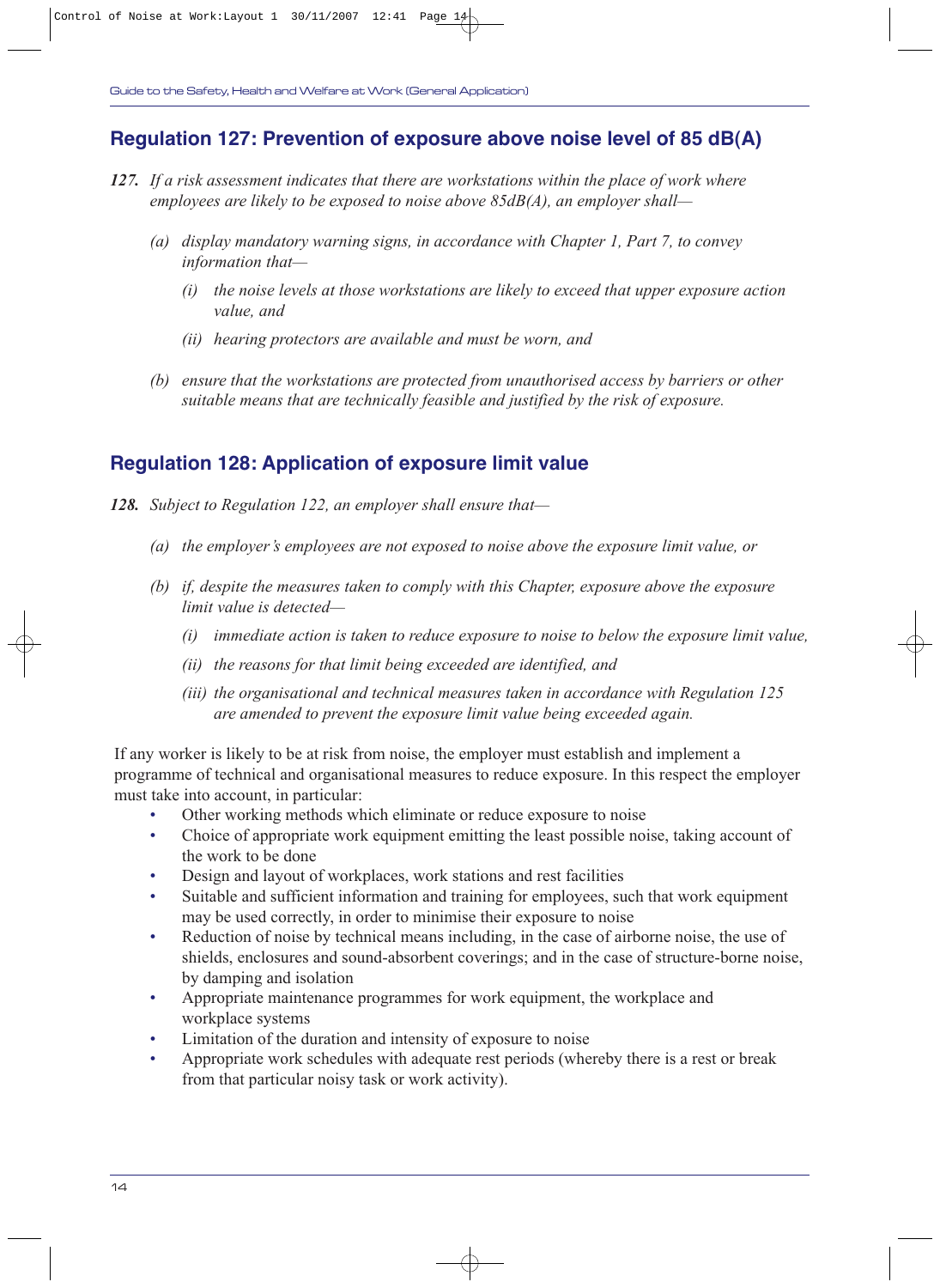The employer must additionally, in cases where the noise is likely to exceed the upper exposure action value 85 dB(A):

- Provide a personal hearing protector to any worker who is so exposed and ensure that it is used correctly and always within the designated zone in which such exposure can occur
- In accordance with Chapter 1 of Part 7 of the General Application Regulations 2007, post signs which convey that:
- (a) the noise level at the workplace is likely to exceed the upper exposure action level
- (b) hearing protectors are provided and **must** be worn



• Delimit the areas where noise levels exceed the upper exposure action value 85 dB(A) and restrict access to the delimited area where this is practicable and the risk from exposure justifies it (i.e. only those required to enter such an area should be allowed entry and only then if they are first adequately protected against the risk of noise)

An employer should also designate as hearing protection zones any areas where the upper exposure action level would be likely to be exceeded if workers spent a significant portion of their working day within them, even if access is generally infrequent, e.g. plant rooms or compressor houses

Make available the services of a registered medical practitioner to carry out, or to have carried out on his or her responsibility, a hearing check.

The employer must ensure that his or her employees are not exposed to noise above an exposure limit value, or if exposure above an exposure limit value is detected he or she must forthwith:

- Take action to reduce exposure to noise below the limit value
- Identify the reason for that limit being exceeded
- Amend the technical and organisational measures already taken.

## **Regulation 129: Personal protection**

*129. (1) An employer shall—*

*(a) in accordance with sections 8, 9, 10, 13 and 14 of the Act, and where the risks arising from exposure to noise cannot be prevented by other means, make available appropriate, properly fitting, individual hearing protectors which comply with the relevant statutory provisions,*

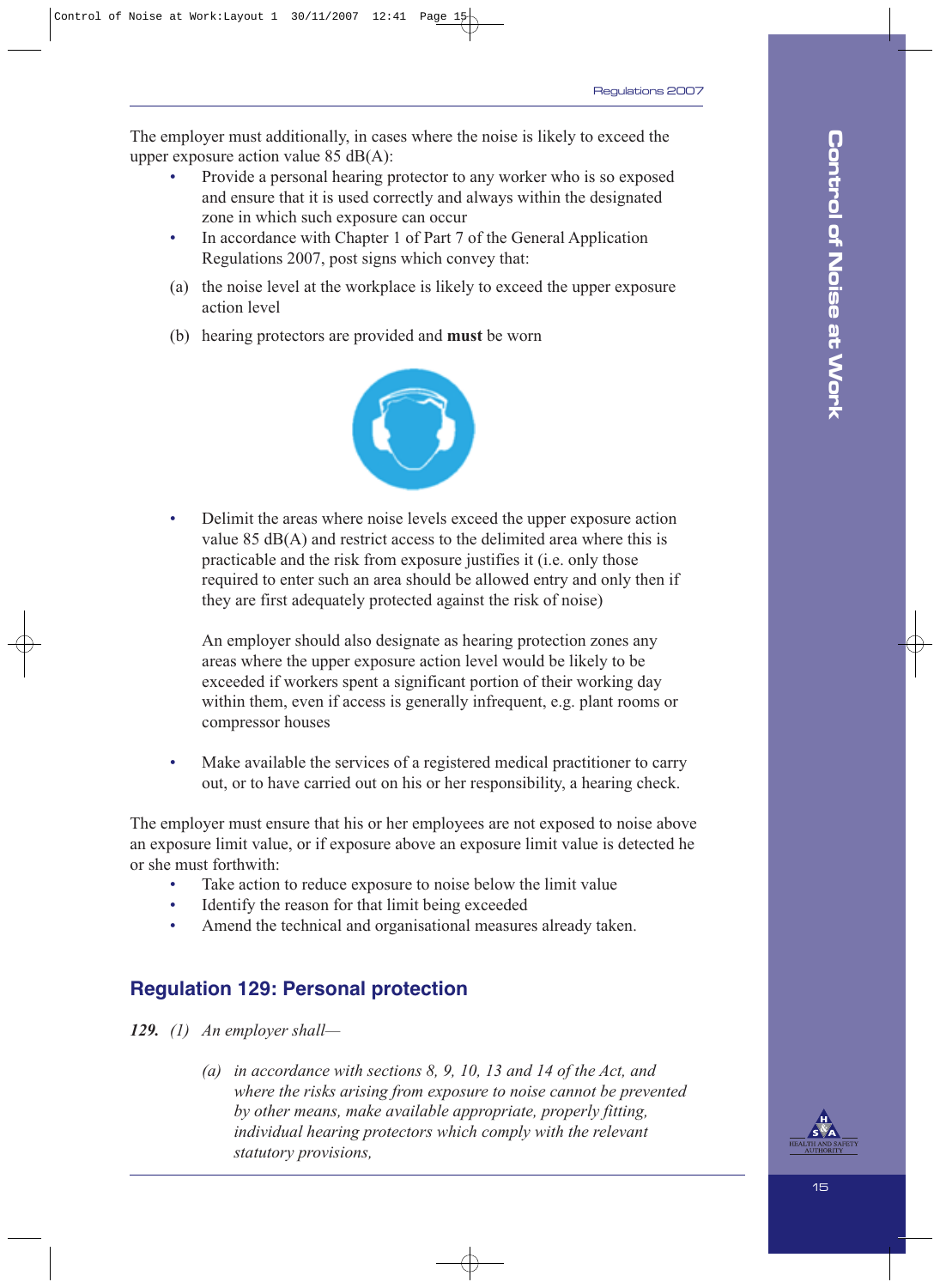- *(b) where noise exposure exceeds the lower exposure action values, make individual hearing protectors available,*
- *(c) ensure that individual hearing protectors referred to in subparagraph (a) are selected following consultation with the employees concerned or their representatives, or both, so as to eliminate the risk to hearing or reduce the risk to a minimum, and*
- *(d) ensure, so far as is reasonably practicable, that—*
	- *(i) hearing protectors are used in accordance with paragraph (2), and*
	- *(ii) the measures taken under this Regulation are effective.*
- *(2) An employee whose exposure to noise equals or exceeds the upper exposure action values shall use individual hearing protectors.*

Personal protective equipment (PPE) such as earplugs and earmuffs should be used as a last resort after all efforts to eliminate or reduce the source of the noise have been exhausted. Issues to take into account when using PPE include:

- Making sure the PPE chosen is appropriate for the type and duration of the noise; it should also be compatible with other protective equipment (i.e. must take into account the specific requirements of the work activity or tasks being performed)
- Employees should have a choice of suitable hearing protection so they can select the most comfortable solution
- The PPE should be correctly stored and maintained
- Training should be given on why the PPE is necessary, when it should be used, how it should be worn and how to store and maintain it properly and safely
- Employees should report any defects in PPE without delay.

#### **Regulation 130: Employee information, training and consultation**

- *130. An employer shall—*
	- *(a) without prejudice to sections 9 and 10 of the Act, where the employer's employees are exposed to noise at work at or above the lower exposure action value, provide them or their representatives, or both, with suitable and sufficient information and training relating to risks resulting from exposure to noise,*
	- *(b) ensure that, without prejudice to the generality of paragraph (a), the information and training provided under that paragraph includes—*
		- *(i) the nature of such risks,*
		- *(ii) the organisational and technical measures taken in order to comply with Regulation 125,*
		- *(iii) the exposure limit values and the exposure action values specified in Regulation 123,*
		- *(iv) the results of the assessment and measurements of the noise carried out in accordance with Regulation 124 and an explanation of their significance and the potential risks,*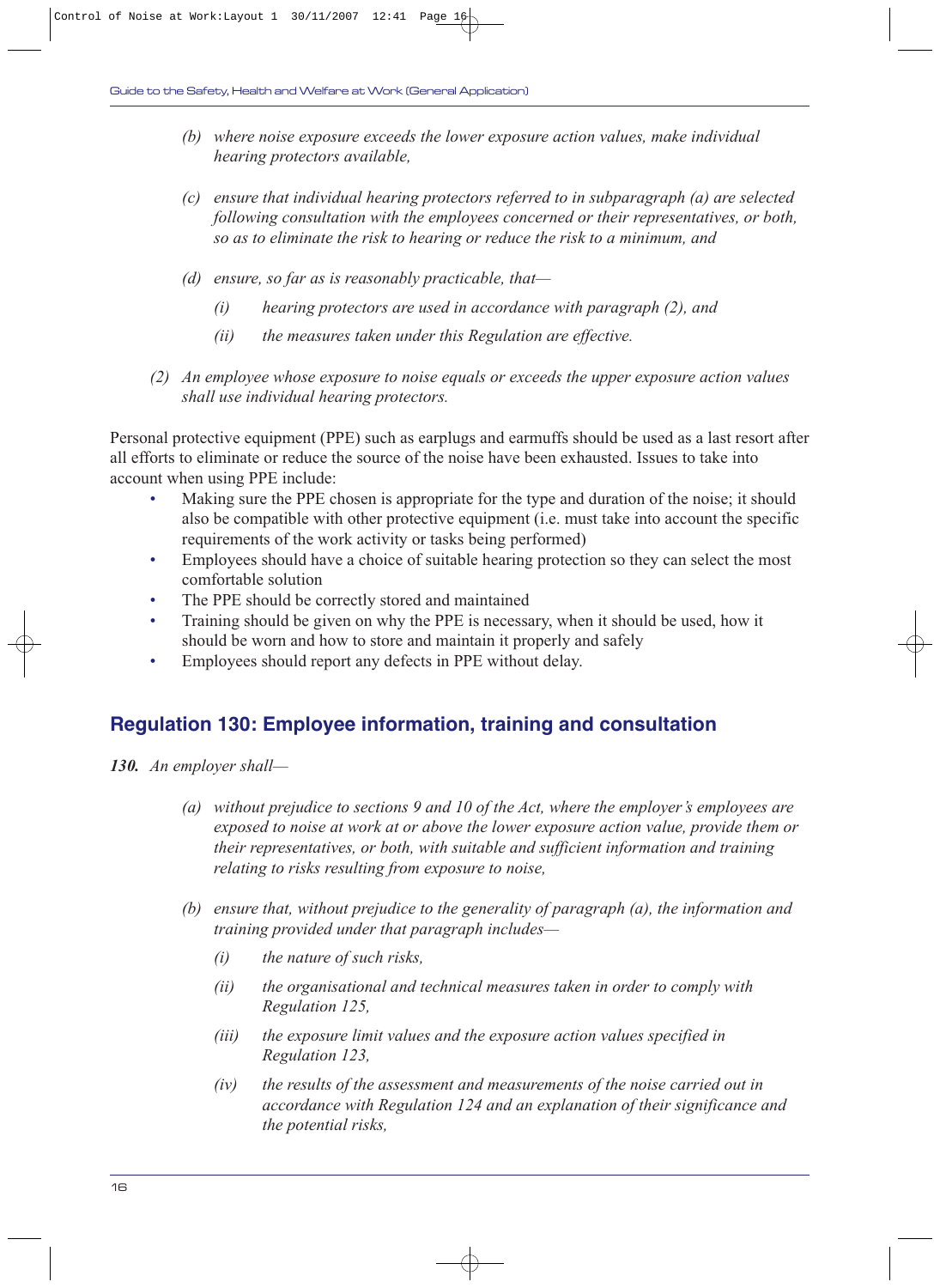- *(v) the correct use of hearing protectors,*
- *(vi) why and how to detect and report signs of hearing damage,*
- *(vii) the circumstances in which health surveillance is made available to employees and its purpose, in accordance with Regulation 131,*
- *(viii) safe working practices to minimise exposure to noise, and*
- *(c) ensure that the consultation of employees in relation to this Chapter is effected in accordance with section 26 of the Act and includes in particular consultation in regard to Regulations 124(a), 125(a) and 129(1)(c)*.

If any worker is likely to be exposed to noise at or above a lower exposure action value, the employer must provide suitable and sufficient information and training relating to risks resulting from exposure to noise, including information on the:

- Nature of the risks
- Measures to avoid or reduce exposure
- Results of risk assessments and noise measurements
- Correct use of individual hearing protectors
- Entitlement to and purpose of health surveillance
- Safe working practices.

#### **Regulation 131: Health surveillance, records and effects** as amended by the Safety, Health and Welfare at Work (General Application) (Amendment) Regulations 2007 (S.I. No. 732 of 2007)

*131. (1) Without prejudice to section 22 of the Act, an employer shall—*

- *(a) ensure that appropriate health surveillance is made available to those employees for whom a risk assessment referred to in Regulation 124 reveals a risk to their health, and*
- *(b) without prejudice to the generality of paragraph (a)—*
	- *(i) in the case of employees whose exposure exceeds an upper exposure action value, make available to them the services of a registered medical practitioner to carry out, or to have carried out on his or her responsibility, a hearing check, and*
	- *(ii) in the case of employees whose exposure exceeds a lower exposure action value, make available to them preventive audiometric testing.*

(as amended by the Safety, Health and Welfare at Work (General Application) (Amendment) Regulations 2007)

*(2) The purpose of hearing checks and audiometric tests referred to in paragraph (2) shall be to provide early diagnosis of any hearing loss due to noise and to assist in the preservation of hearing.*

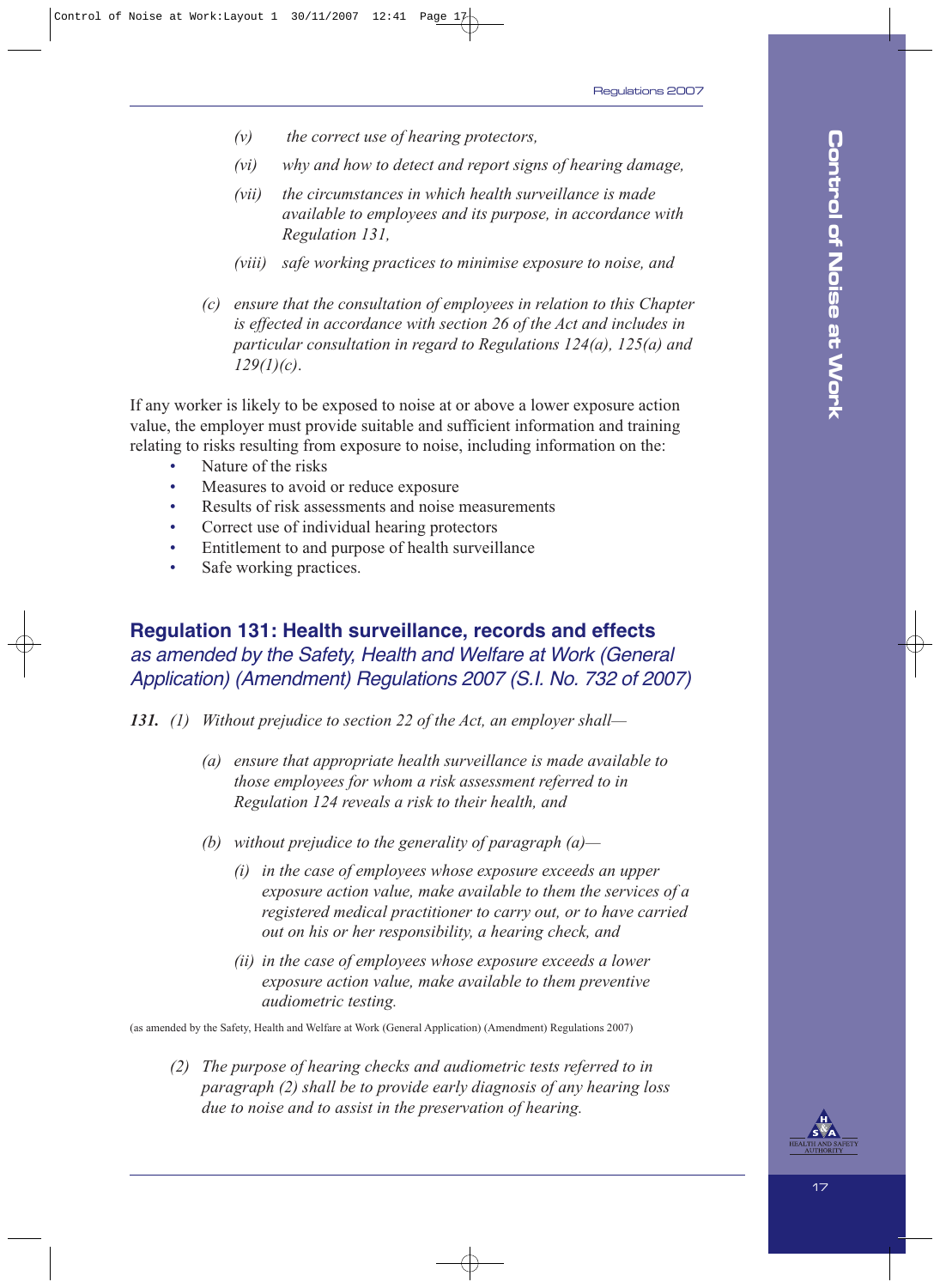- *(3) An employer shall—*
	- *(a) ensure that—*
		- *(i) a health record in respect of each of the employer's employees who undergoes health surveillance in accordance with paragraphs (1 and 2) is made and maintained, and*
		- *(ii) the record or a copy of it is kept available in a suitable form so as to permit appropriate access at a later date, taking into account any confidentiality concerns,*
	- *(b) on request, allow an employee access to his or her personal health record,*
	- *(c) provide the Authority with copies of such health records as the Authority may require, and*
	- *(d) if the employer ceases to trade, notify the Authority forthwith in writing and make available to the Authority all health records kept by the employer in accordance with this Chapter.*
- *(4) Where, as a result of surveillance of the hearing function in accordance with this Regulation, an employee is found to have identifiable hearing damage, the employer shall ensure that a registered medical practitioner assesses whether such damage is likely to be the result of exposure to noise at work and, if so established—*
	- *(a) every relevant employee shall be informed by the registered medical practitioner of the result which relates to the employee personally; and*
	- *(b) the employer shall—*
		- *(i) review the risk assessment carried out in accordance with Regulation 124,*
		- *(ii) review the measures provided to eliminate or reduce risks in accordance with Regulation 125,*
		- *(iii) take into account the advice of the registered medical practitioner or other suitably qualified person, or the Authority, in implementing any measures required to eliminate or reduce risk in accordance with Regulations 125 to 130, including the possibility of assigning the employee to alternative work where there is no risk of further exposure, and*
		- *(iv) arrange systematic health surveillance and provide for a review of the health status of any other employee who has been similarly exposed*.

Health surveillance is about putting in place systematic, regular and appropriate procedures to detect early signs of work-related ill health and acting upon the results. The aims are primarily to safeguard the health of workers including identifying and protecting individuals at increased risk, but also to check the long-term effectiveness of measures to control risks to health.

Regulation 131 requires employers to ensure that appropriate health surveillance is made available to those employees for whom a risk assessment reveals a risk to their health.

Preventive audiometric testing, carried out by an occupational health professional, must be made available for employees whose exposure exceeds the lower exposure action level.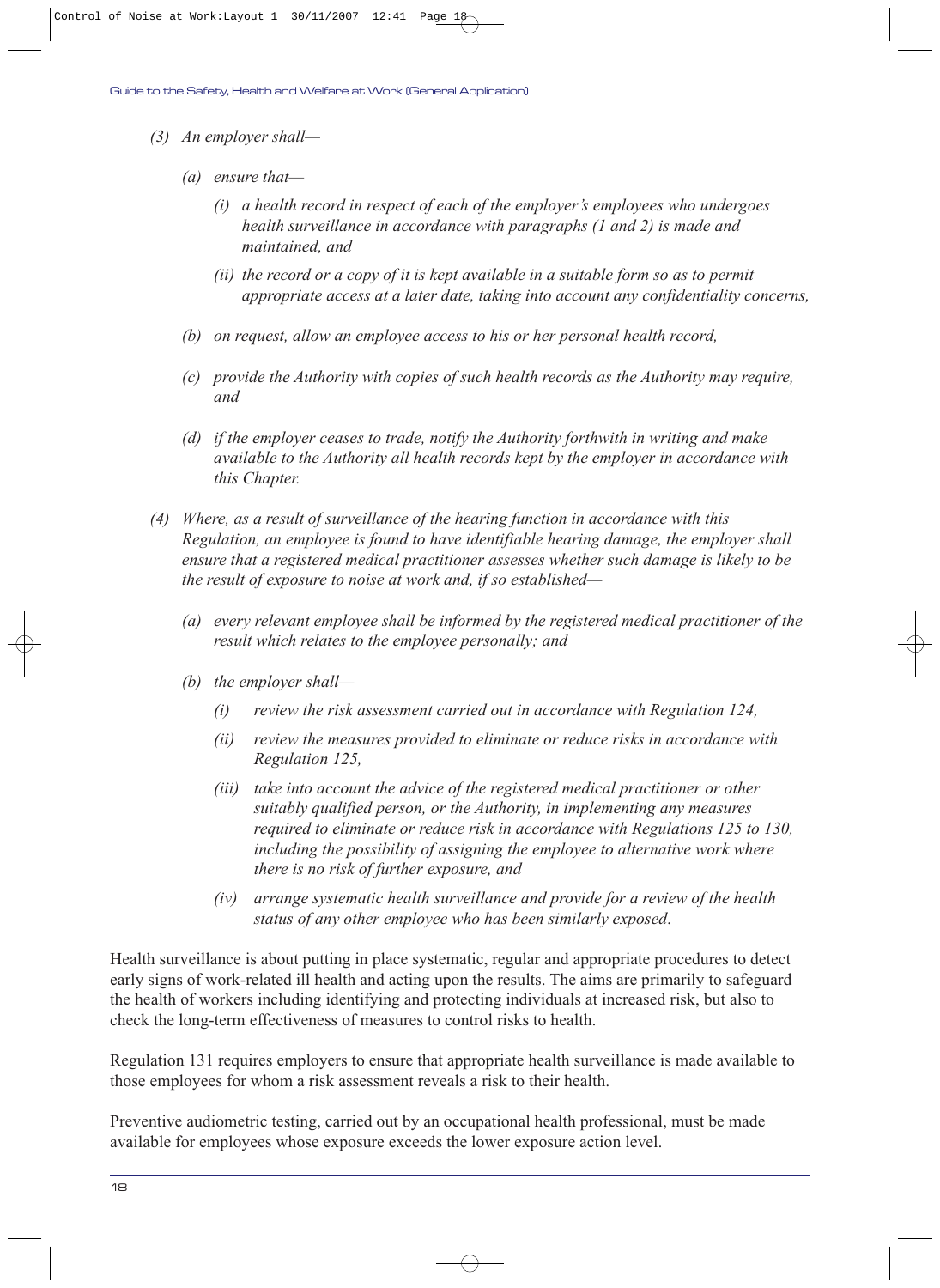Where the risk assessment indicates exposure above the upper exposure action level, the employer must make available the services of a registered medical practitioner to carry out, or have carried out on his or her responsibility, a hearing check.

Health surveillance for noise-induced hearing loss will involve a system of audiometric testing to measure the sensitivity of hearing over a range of sound frequencies. The employer will need to appoint a suitable occupational health professional to be in charge of the testing programme. This person should be fully conversant with the technical and ethical aspects of the conduct of audiometry and, in particular, be responsible for: the quality of the service provided; ensuring that appropriate standards are maintained during testing; record keeping; and referring individuals for further advice.

**Note**: The Health and Safety Authority is also publishing separate complementary Guidelines on Hearing Checks and Audiometry.

#### **Regulation 132: Exemptions**

- *132. (1) Subject to paragraphs (2) to (4), the Authority, in exceptional situations, by a certificate in writing, may exempt any person or class of persons from Regulations 128 and 129 where, because of the nature of the work, the full and proper use of personal hearing protectors would be likely to cause greater risk to safety or health than not using such protectors.*
	- *(2) An exemption under paragraph (1) may be granted subject to conditions including a limit of time not exceeding 4 years.*
	- *(3) The Authority shall not grant an exemption under this Chapter unless—*
		- *(a) the Authority consults—*
			- *(i) representatives of employers and employees, and*
			- *(ii) any other persons*
		- *as the Authority considers appropriate,*
		- *(b) the risks resulting from the exemption concerned are reduced, so far as is reasonably practicable, to a minimum, and*
		- *(c) appropriate health surveillance is available to the employees concerned.*
	- *(4) The Authority, by a certificate in writing, may revoke an exemption under paragraph (1) at any time as soon as the justifying circumstances no longer obtain.*

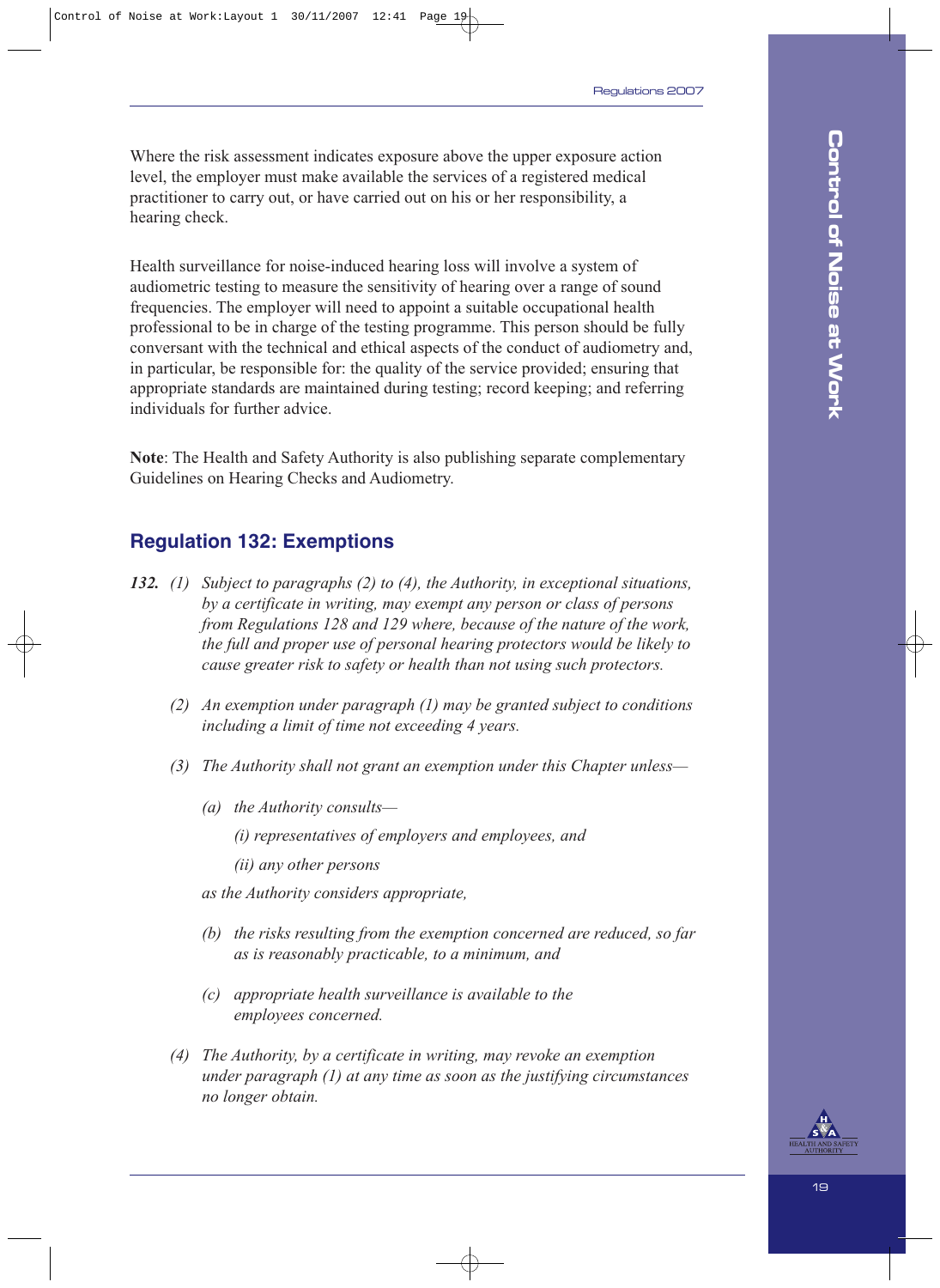Regulation 132 is an enabling provision transposing Article 11 of Directive 2003/10/EC, which provides that "In exceptional situations where, because of the nature of the work, the full and proper use of individual hearing protectors would be likely to cause greater risk to health or safety than not using such protectors, Member States may grant derogations from the provisions of Articles 6(1)(a) and (b) and 7".

The Health and Safety Authority may only consider requests for exemptions in exceptional situations where the compulsory use of hearing protectors might increase danger overall, outweighing the risk of hearing damage, and where the employer clearly states the existing arrangements for identifying individuals who might have a particular difficulty in hearing warning sounds and for ensuring their safety and health.

## **Prevention or Control of risks**

There is a hierarchy of control measures that can be followed to ensure the safety and health of employees:

- Elimination of noise sources
- Control of noise at source
- Collective control measures through work organisation and workplace layout
- Personal protective equipment.

The elimination of the source of noise is the most effective way to prevent risks to employees and should always be considered when new work equipment is being selected, purchased or commissioned or when workplaces are being planned. Where possible a "no noise or low noise" procurement policy is usually the most cost-effective way to prevent or control noise.

The reduction of noise, either at its source or in its path, should be a major focus of noise management programmes considering both equipment and workplace design and maintenance. A range of engineering controls can achieve this, including:

- Isolation of the source (via location, enclosure) or vibration damping using metal or air springs or elastomer supports
- Using enclosures and barriers, mufflers or silencers on exhausts, or by reducing cutting, fan or impact speeds
- Replacement or alteration of machines, including belt drives as opposed to gears that are noisier, or electrical rather than pneumatic tools
- Application of quieter materials, e.g. rubber liners in bins, conveyors and vibrators
- Active noise reduction in certain circumstances, "anti-noise" (active noise control is an electronically controlled noise reduction method and involves the reduction or cancellation of one sound by the introduction of a second "opposite" sound. The second sound is usually derived electronically from the original, using a microphone signal processing system and loudspeaker. The technique can be particularly effective in reducing low frequency noise. It has been used to control noise in ducted systems such as diesel engine exhausts and the low frequency rumble from gas turbine stacks)
- Carrying out preventive maintenance: as parts become worn, noise levels can change (check for worn bearings, gears, belts etc.).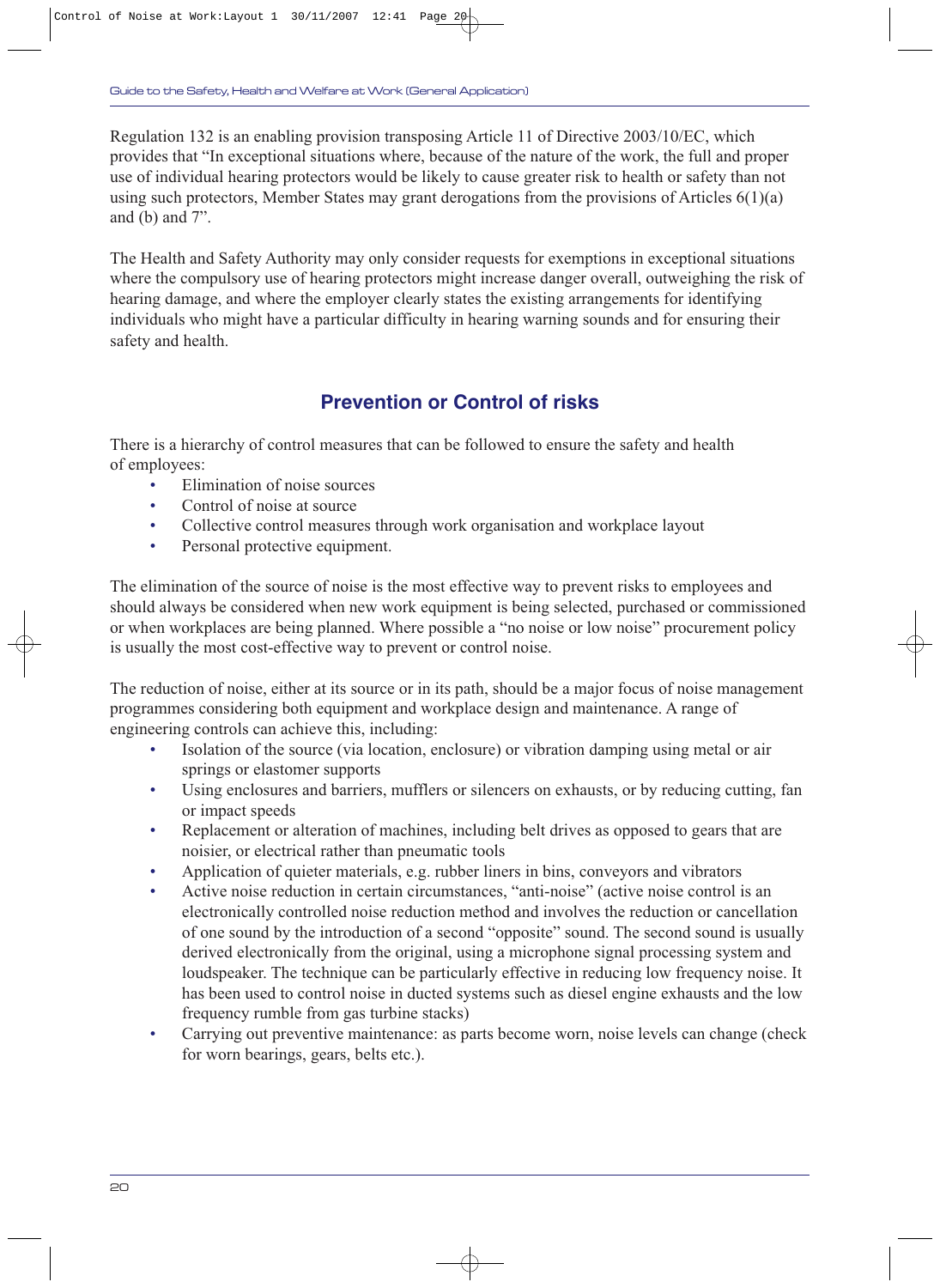Where noise cannot be adequately controlled at source, further steps should be taken to reduce the exposure of employees to noise. These can include changing the:

- Workplace: sound absorption in a room (e.g. a sound-absorbing ceiling, panels on walls) can have a significant effect on reducing employees' exposure to noise
- Work organisation: using working methods that require less exposure to noise
- Work equipment: how work equipment is installed, and where it is located, can make a big difference to employees' noise exposure
- Rotation of staff in/out of noisy areas or between noisy and non- or less noisy tasks: i.e. reduce the duration of exposure of employees to high levels of noise during the working day by developing suitable systems or patterns of work, where possible.

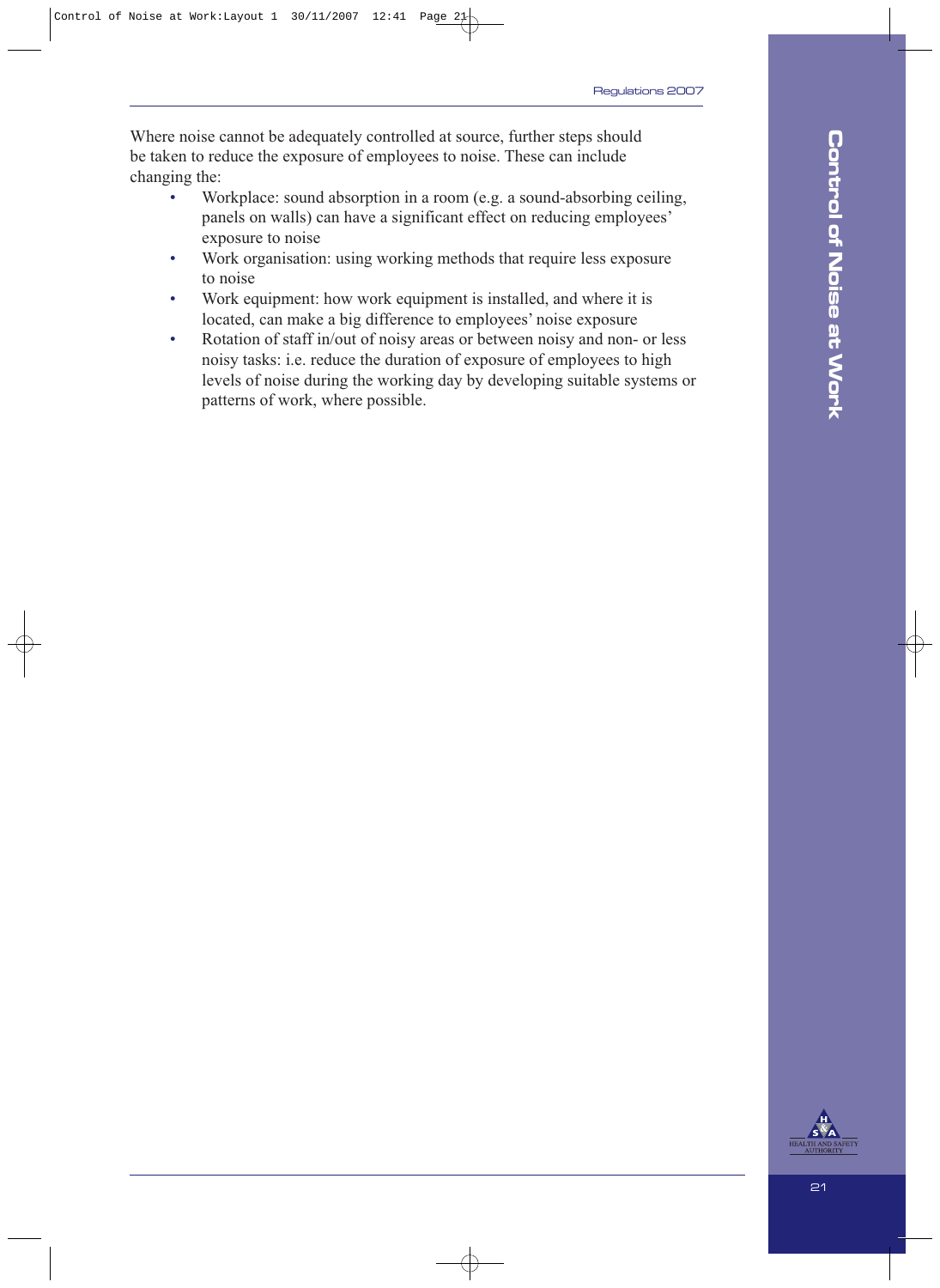## **APPENDIX**

## **Sources of Further Information**

The Regulations may be purchased directly from:

Government Publications Office Sun Alliance House Molesworth Street Dublin 2

or by mail order from:

Government Publications Postal Trade Section 51 St Stephen's Green Dublin 2

(Tel: 01 647 6834/5/6/7; Fax: 01 647 6843)

The unofficial text of the Regulations may also be accessed on the Health and Safety Authority website: www.hsa.ie

*Noise in figures*, Risk Observatory Thematic Report, published by the European Agency for Safety and Health at Work, is available at http://osha.europa.eu/OSHA/

International standard ISO 1999:1990, point 3.6, defines the means for calculating the time-weighted average of the noise exposure level for a nominal eight-hour working day

International standard ISO 1999:1990, point 3.6 (note 2) defines the means for calculating the timeweighted average of the daily noise exposure levels for a nominal week of five eight-hour working days

Guidelines on Hearing Checks and Audiometry published by the Health and Safety Authority

I.S. EN ISO 4869-2:1996, Acoustics – Hearing Protectors, Part 2: Estimation of Effective A-weighted Sound Pressure Levels when Hearing Protectors are Worn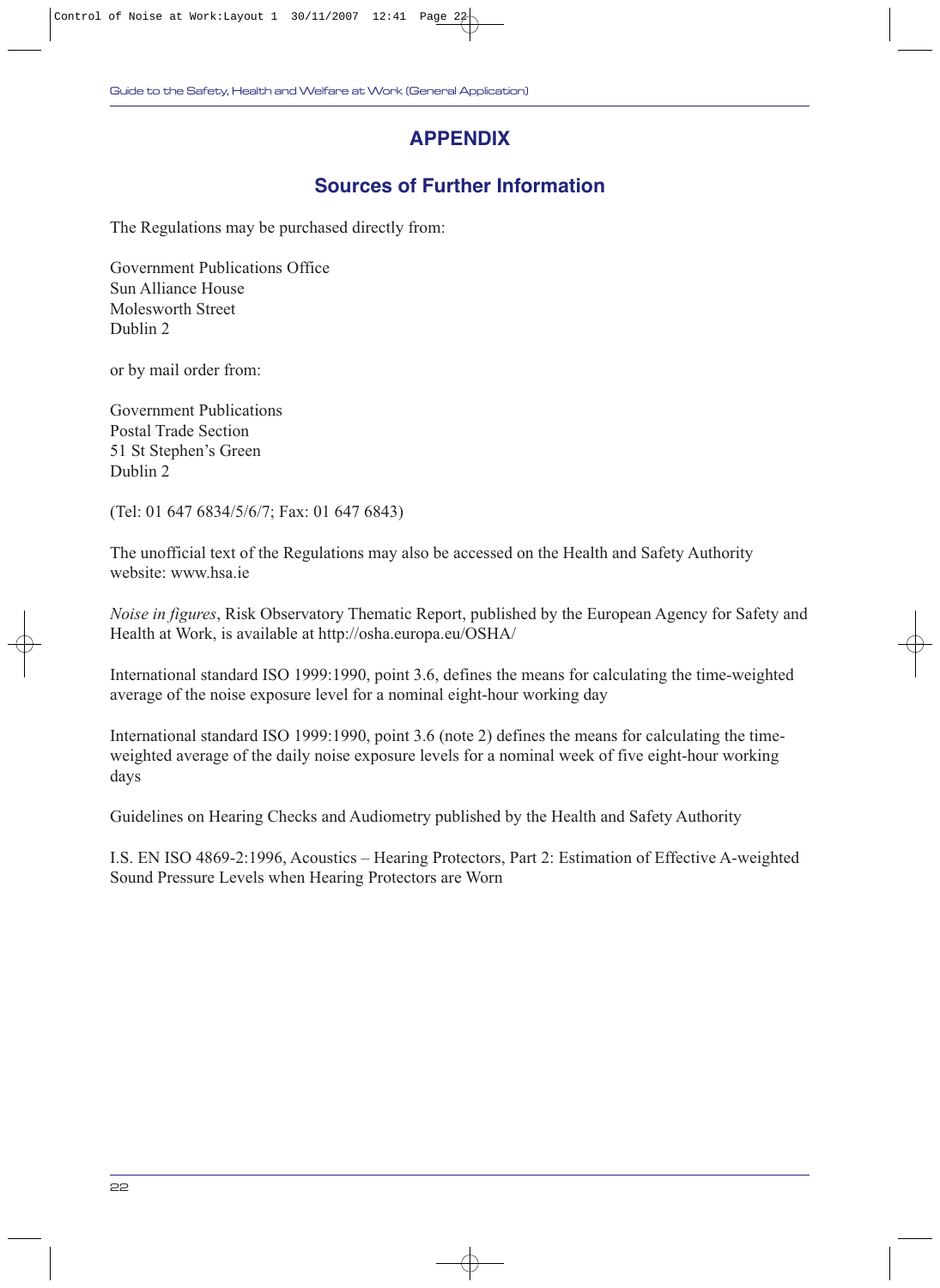**Notes**



23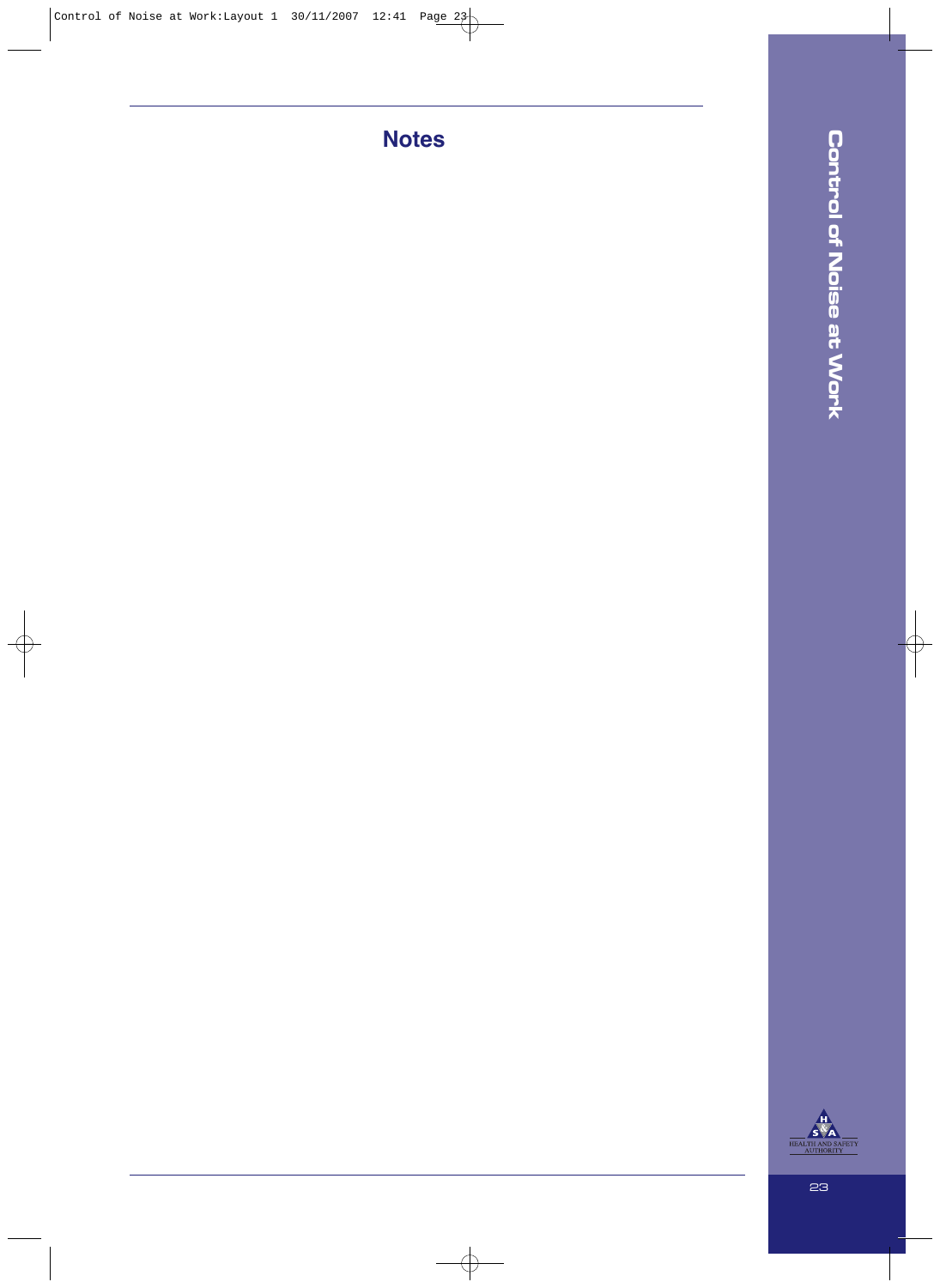## **Notes**